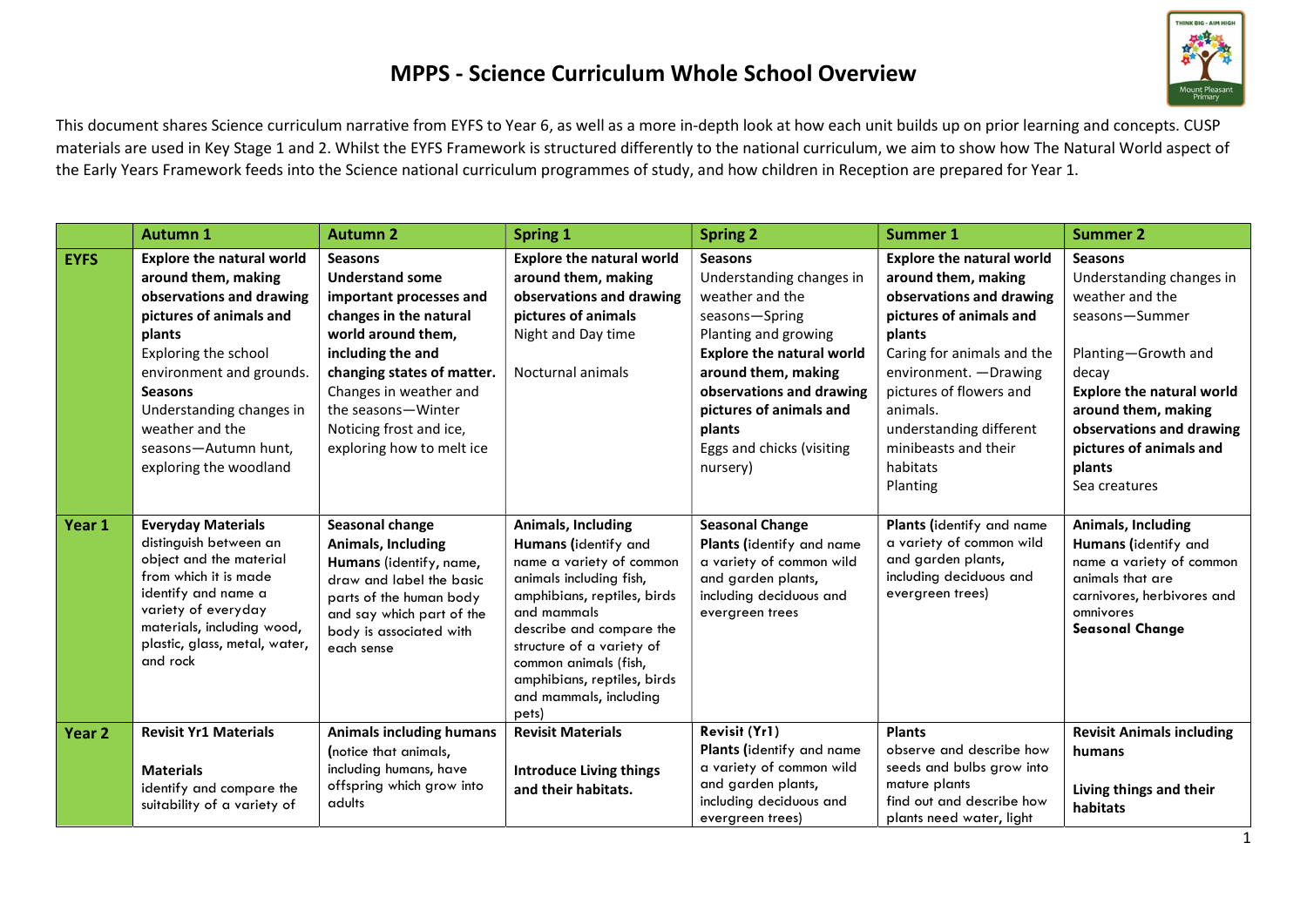

|                   | everyday materials,<br>including wood, metal,<br>plastic, glass, brick, rock,<br>paper and cardboard for<br>particular uses<br>find out how the shapes of<br>solid objects made from<br>some materials can be<br>changed by squashing,<br>bending, twisting and<br>stretching. | find out about and<br>describe the basic needs of<br>animals, including humans,<br>for survival (water, food<br>and air)<br>describe the importance<br>for humans of exercise,<br>eating the right amounts of<br>different types of food,<br>and hygiene.                                                                                                                                                                                                                                                                           | (explore and compare the<br>differences between things<br>that are living, dead, and<br>things that have never<br>been alive<br>identify that most living<br>things live in habitats to<br>which they are suited and<br>describe how different<br>habitats provide for the<br>basic needs of different<br>kinds of animals and<br>plants, and how they<br>depend on each other | Plants<br>observe and describe how<br>seeds and bulbs grow into<br>mature plants<br>find out and describe how<br>plants need water, light<br>and a suitable<br>temperature to grow and<br>stay healthy. | and a suitable<br>temperature to grow and<br>stay healthy.                                                                                                                                                                                   | (identify and name a<br>variety of plants and<br>animals in their habitats,<br>including micro-habitats<br>describe how animals<br>obtain their food from<br>plants and other animals,<br>using the idea of a simple<br>food chain, and identify<br>and name different sources<br>of food. |
|-------------------|--------------------------------------------------------------------------------------------------------------------------------------------------------------------------------------------------------------------------------------------------------------------------------|-------------------------------------------------------------------------------------------------------------------------------------------------------------------------------------------------------------------------------------------------------------------------------------------------------------------------------------------------------------------------------------------------------------------------------------------------------------------------------------------------------------------------------------|--------------------------------------------------------------------------------------------------------------------------------------------------------------------------------------------------------------------------------------------------------------------------------------------------------------------------------------------------------------------------------|---------------------------------------------------------------------------------------------------------------------------------------------------------------------------------------------------------|----------------------------------------------------------------------------------------------------------------------------------------------------------------------------------------------------------------------------------------------|--------------------------------------------------------------------------------------------------------------------------------------------------------------------------------------------------------------------------------------------------------------------------------------------|
| Year <sub>3</sub> | Light                                                                                                                                                                                                                                                                          | <b>Revisit Yr2 Plants</b><br><b>Plants</b><br>identify and describe the<br>functions of different parts<br>of flowering plants: roots,<br>stem/trunk, leaves and<br>flowers<br>explore the requirements<br>of plants for life and<br>growth (air, light, water,<br>nutrients from soil, and<br>room to grow) and how<br>they vary from plant to<br>plant<br><b>Introduce Animal</b><br>including human (identify<br>that humans and some<br>other animals have<br>skeletons and muscles for<br>support, protection and<br>movement. | <b>Animals including</b><br>Humans identify that<br>animals, including humans,<br>need the right types and<br>amount of nutrition, and<br>that they cannot make their<br>own food; they get<br>nutrition from what they<br>eat.                                                                                                                                                | <b>Forces and magnets</b>                                                                                                                                                                               | <b>Plants</b><br>investigate the way in<br>which water is transported<br>within plants<br>explore the part that<br>flowers play in the life<br>cycle of flowering plants,<br>including pollination, seed<br>formation and seed<br>dispersal. | <b>Rocks</b><br>(end point- not covered<br>again)                                                                                                                                                                                                                                          |
| Year 4            | <b>Electricity</b>                                                                                                                                                                                                                                                             | <b>States of Matter</b>                                                                                                                                                                                                                                                                                                                                                                                                                                                                                                             | Living things and their<br>habitats                                                                                                                                                                                                                                                                                                                                            | Animals, including<br>humans<br>describe the simple<br>functions of the basic parts                                                                                                                     | Living things and their<br>habitats                                                                                                                                                                                                          | Sound<br>(end point- note covered<br>again)                                                                                                                                                                                                                                                |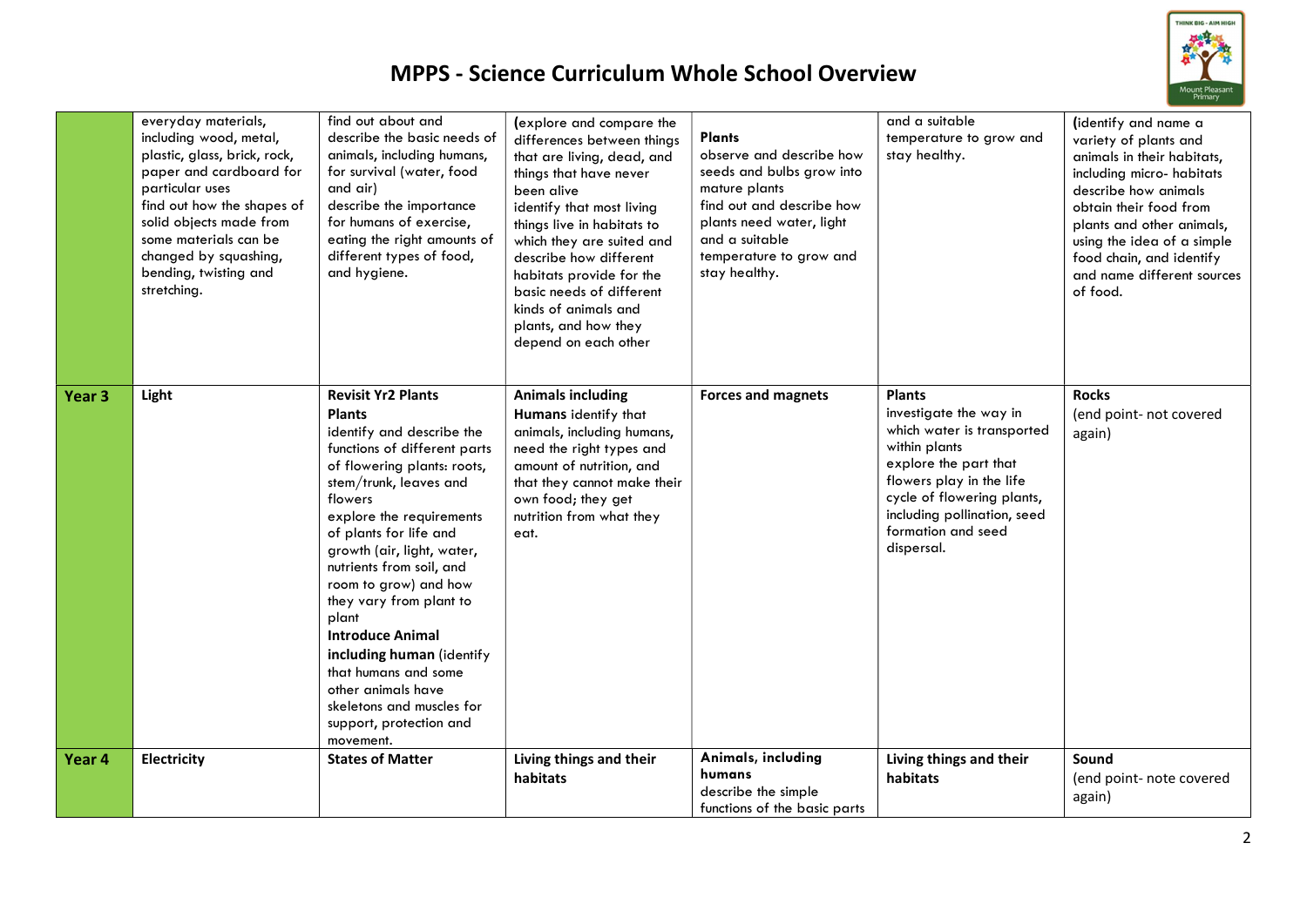

| Year 5 |                                                                     |                                                              |                                                                 | of the digestive system in<br>humans<br>identify the different types<br>of teeth in humans and<br>their simple functions<br>construct and interpret a<br>variety of food chains,<br>identifying producers,<br>predators and prey. | <b>Revisit magnets and</b>                                   |                                                    |
|--------|---------------------------------------------------------------------|--------------------------------------------------------------|-----------------------------------------------------------------|-----------------------------------------------------------------------------------------------------------------------------------------------------------------------------------------------------------------------------------|--------------------------------------------------------------|----------------------------------------------------|
|        | Properties and changes of<br>materials<br><b>Everyday Materials</b> | <b>Earth and Space</b><br>(end point - not covered<br>again) | <b>Revisit and introduce</b><br><b>Animals Including humans</b> | <b>Introduce Living things</b><br>and their habitats                                                                                                                                                                              | introduce Forces<br>(end point- not covered<br>again)        | <b>Revisit Living Things and</b><br>their Habitats |
| Year 6 | <b>Revisit Yr4 Electricity and</b><br><b>Introduce Electricity</b>  | <b>Introduce Living Things</b><br>and their Habitats         | <b>Introduce Evolution and</b><br><b>Inheritance</b>            | <b>Animals including</b><br><b>Humans</b>                                                                                                                                                                                         | <b>Animals including</b><br>Humans – water<br>transportation | Light                                              |

#### Year 7 (at Moorend Academy)

| Cells &<br>Photosvnthesis ، | Particles & Simple | Energy & electricity | The solar system | <b>Energy transfers</b> | Ecology |
|-----------------------------|--------------------|----------------------|------------------|-------------------------|---------|
|                             | chemical reactions |                      |                  |                         |         |

| <b>EYFS - (Understanding of the World - The Natural World)</b>                                                                                                              |                                                                                                                                                                                                      |                                                                                                                                                    |  |  |  |  |  |
|-----------------------------------------------------------------------------------------------------------------------------------------------------------------------------|------------------------------------------------------------------------------------------------------------------------------------------------------------------------------------------------------|----------------------------------------------------------------------------------------------------------------------------------------------------|--|--|--|--|--|
| Biology - Explore the natural world around them,<br>making observations and drawing pictures of animals<br>and plants.                                                      | <b>Chemistry</b> - Know some similarities and differences<br>between the natural world around them and<br>contrasting environments, drawing on their<br>experiences and what has been read in class. | Physics - Understand some important processes and<br>changes in the natural world around them, including<br>seasons and changing states of matter. |  |  |  |  |  |
| In EYFS, children are provided with activities that encourage them to explore, problem solve, observe, predict, think, make decisions and talk about the world around them. |                                                                                                                                                                                                      |                                                                                                                                                    |  |  |  |  |  |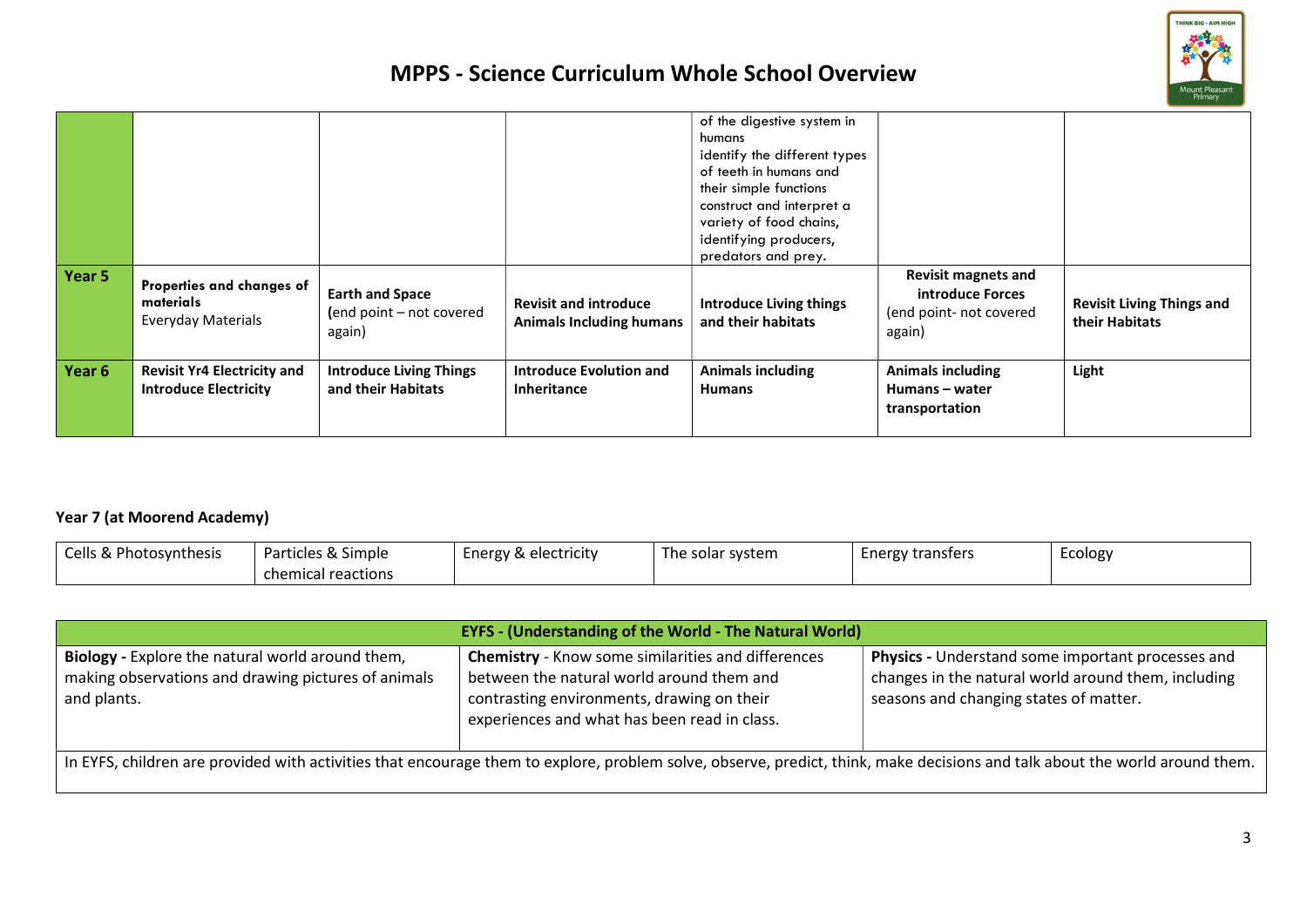

Nursery incubate eggs (chicks) observing the wonder of hatching. They experience taking care of newly hatched chicks observing their growth over a week or two. They experience gentle handling, understanding their own hygiene at this time as well as that of the birds. In Reception, they think carefully about how to look after animals to keep them healthy. They study their own body and start naming parts of the body and how to keep healthy.

Children make good use of the school grounds, exploring the school environment, seeing how it changes over the different seasons. They investigate snow and ice and seeing what happens when it melts.

They study plants and what makes plants grow and investigate growing plants from seeds or bulbs. Children plant their own seeds and keep a record of the growth as well as talk about how they are going to look after it, such as watering.

Children explore textures of familiar and more unusual foods. They observe the changes that occur when ingredients are mixed whisked, kneaded, heated and frozen. In baking or cooking, or preparing food, children explore textures and see how materials change when mixed together or when heat is applied.

#### KEY STAGE 1

Pupils study the Seasons and develop an early conceptual understanding of how day becomes night. An understanding of change, over time connects to the study of Plants, including trees. This focus enables children to associate trees as belonging to the plant kingdom and notice the changes deciduous trees go through connected to the seasons.

Contrasting that study, pupils learn about **Animals, including humans.** They learn about animals in the five kingdoms and what similarities and differences they have. Vocabulary such as carnivore, herbivore and omnivore is explicitly taught. They learn humans mammals and about the five senses.

Pupils are introduced to identifying and classifying materials. Scientific terms, such as transparent, translucent and opaque are taught explicitly through vocabulary instruction and pupils make further sense by applying it to what they know and then to working and thinking scientifically tasks. This substantive knowledge is enriched by pupils use of disciplinary knowledge through scientific enquiry.

To sophisticate their understanding, Year 1 pupils revisit the study Animals, including humans as a retrieval module and deepen their knowledge through revisiting and thinking hard through increasingly challenging tasks.

As pupils progress through KS1, new knowledge is integrated with pre-existing understanding. For example, in Year 2, the study of Living things and their habitats and Uses of everyday materials, engages pupils to integrate and draw upon their knowledge of Animals, including humans as well as Plants, and the study of Materials. New substantive knowledge is constructed and made sense of through Working and Thinking scientifically tasks.

#### KEY STAGE 2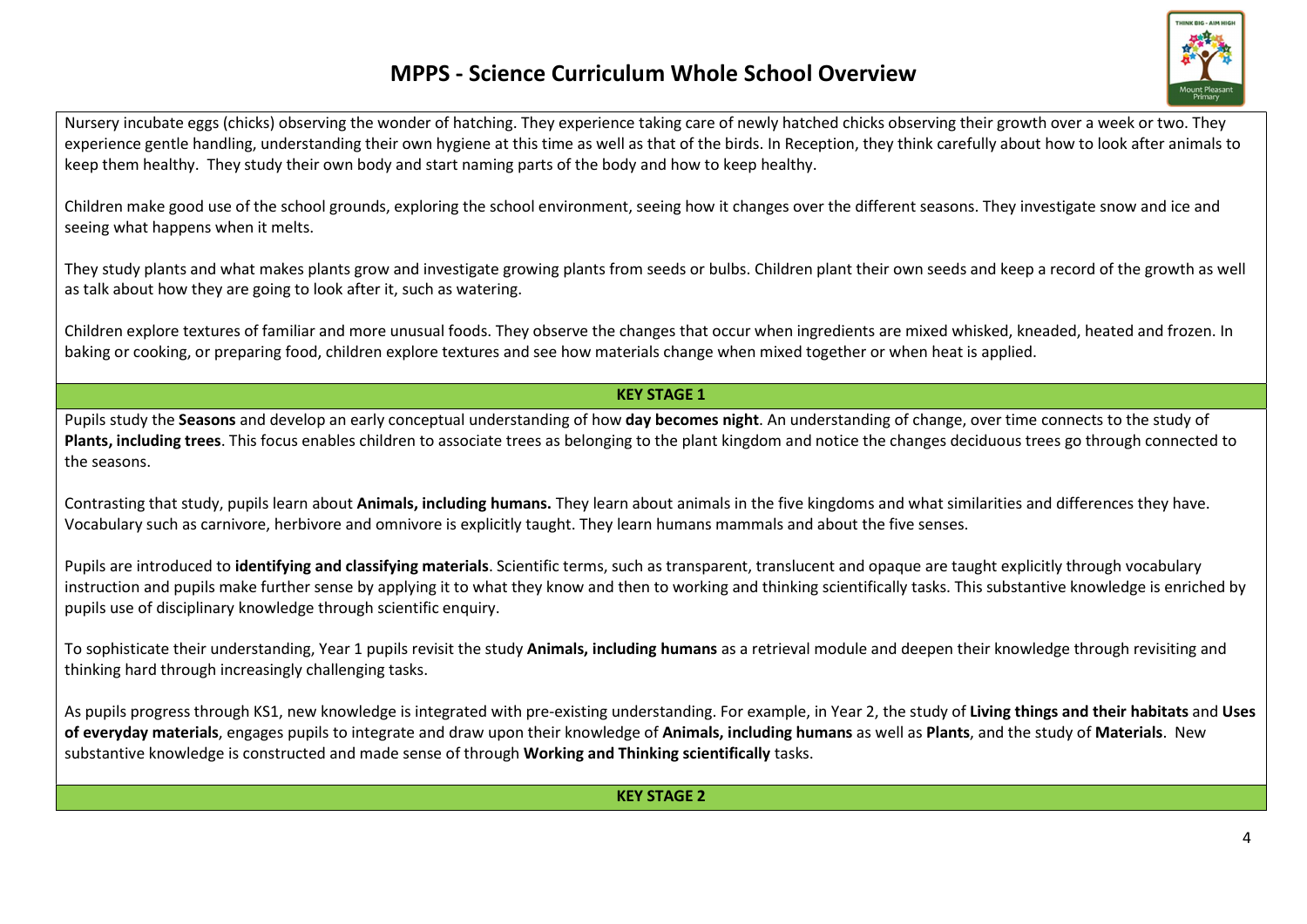Substantive knowledge is always present and acts as a precurosor for pupils' understanding. This will enable them to successfully apply disciplinary knowledge. In KS2 we introduced disciplinary scientific terms, including:

- variable
- independent variable
- dependent variable
- controlled variable

These give structure to working and thinking scientifically tasks in relation to the substantive knowledge taught in that specific study.

"what scientists observe, or choose to control in an experiment, depends on what they know. For example, classifying flowering plants scientifically requires knowledge of floral parts to place specimens in appropriate groups. However, classifying insects requires knowledge of body parts." Ofsted Research Series: Science, 2021

In KS2 Science, we have defined these terms:

- variable the things that can change in a science experiment
- independent variable the variable that is changed by the scientist
- dependent variables are the things that the scientist watches closely for to see how they respond to the change made to the independent variable
- controlled variables the things that a scientist wants to remain the same and not change so they can see how the independent variable reacts.

#### LOWER KEY STAGE 2

The unit on Rocks is studied and connected with prior knowledge from 'Everyday materials' in KS1. A study of Animals, including humans is built upon from KS1 and contrasts the physical features with the functions they perform, including the skeleton and muscles.

Rocks is revisited again to sophisticate and deepen pupils' knowledge, advancing their understanding.

Forces and magnets are introduced and connect with KS1 materials, including twisting, bending and squashing. Contact and non-contact forces are taught and understanding applied through Working and Thinking Scientifically. The abstract concept of Light is made concrete through knowing about light sources and shadows.

Plants are studied to develop a more sophisticated understanding of their parts and functions, including pollination.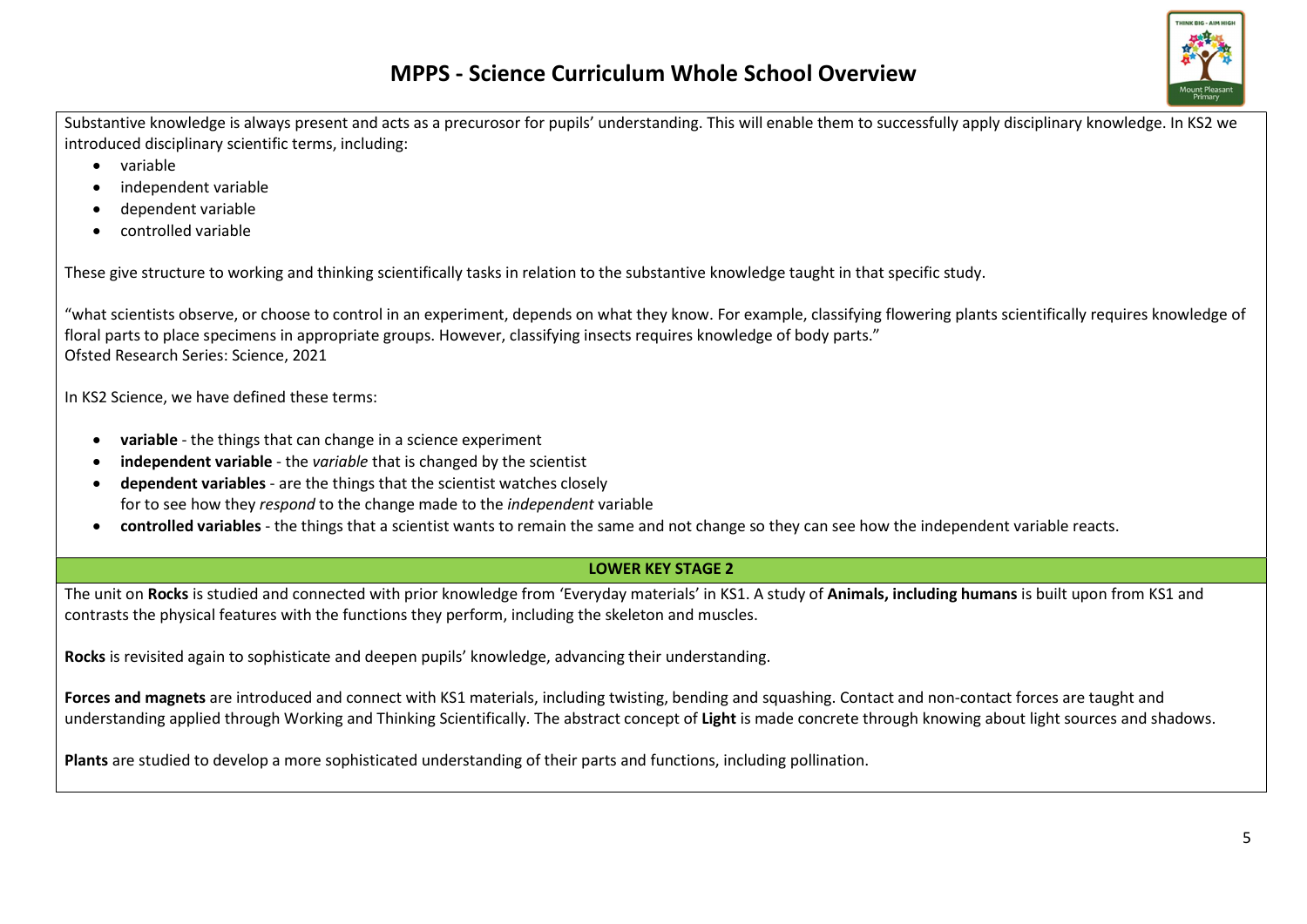

A study of Living things and their habitats pays close attention to classification and is directly taught using prior knowledge to ensure conceptual frameworks are secure. Explicit vocabulary instruction supports pupils to deconstruct words for their component meaning, for example invertebrate. Animals, plants and environments are connected in this study with a summary focusing on positive and negative change.

Electricity is introduced. Substantive knowledge is taught so that pupils acquire understanding about electrical sources, safety and components of a single loop circuit. Practical tasks give pupils the opportunity to think using disciplinary knowledge in the context of variables. Pupils make sense of what they know by testing, proving and disproving hypotheses.

Animals, including humans focuses on the sequence of digestion, from the mouth to excretion. Misconceptions, such as digestion begins in the stomach, are pre-empted, limited and represented as non-examples.

States of matter and Sound are taught using knowledge of the particle theory. Acquiring substantive knowledge about 'states' of matter supports pupils to understand how solids, liquids and gases behave. This knowledge is connected further to geographical studies of the Water cycle and life processes. Practical scientific tasks and tests help pupils build a coherent understanding of the particle theory by applying what they know through structured scientific enquiry. Misconceptions, such as 'liquid particles are slightly more separated than gas and less compacted than solids are addressed.

#### UPPER KEY STAGE 2

In the study of Properties and changes of materials, it is important that pupils reuse and draw upon their understanding of states of matter. This prior content eases the load on the working memory to process and make sense of new knowledge, including solutions, mixtures, reversible and irreversible changes.

Change is also studied within **Animals, including humans**, focusing on growth and development of humans and animals.

Earth in Space develops the conceptual understanding of our place in the universe. This study unwraps misconceptions, including the Moon changing shape, the Sun moving across the sky and how seasons occur.

A study of Forces sophisticates the substantive knowledge acquired in KS1 and LKS2. New content, including air resistance and water resistance is studied. Force multipliers, such as levers are studied to understand how we can be efficient with effort. For example, a spanner with a long handle multiplies the force and makes it easier to turn a bolt than spanner with a shorter handle. Simple machines, such as pulleys are also studied as force multipliers – they move the load through a greater distance with the same energy being used. Enhancing this study of Forces, pupils learn about Galileo Galilei 1564 - 1642 (considered the father of modern science).

Living things and their habitats focuses on differences in life cycles of living things and how they reproduce. This study also contrasts previous scientific thinking. Pupils contrast how people in the past thought and constructed understanding, in the absence of scientific evidence, to explain things they didn't understand. Maria Merion is the significant scientist studied, she observed closely and carefully drew insects undergoing biochemical metamorphosis. David Attenborough describes Maria Marion as one of the most important contributors to the field of entomology.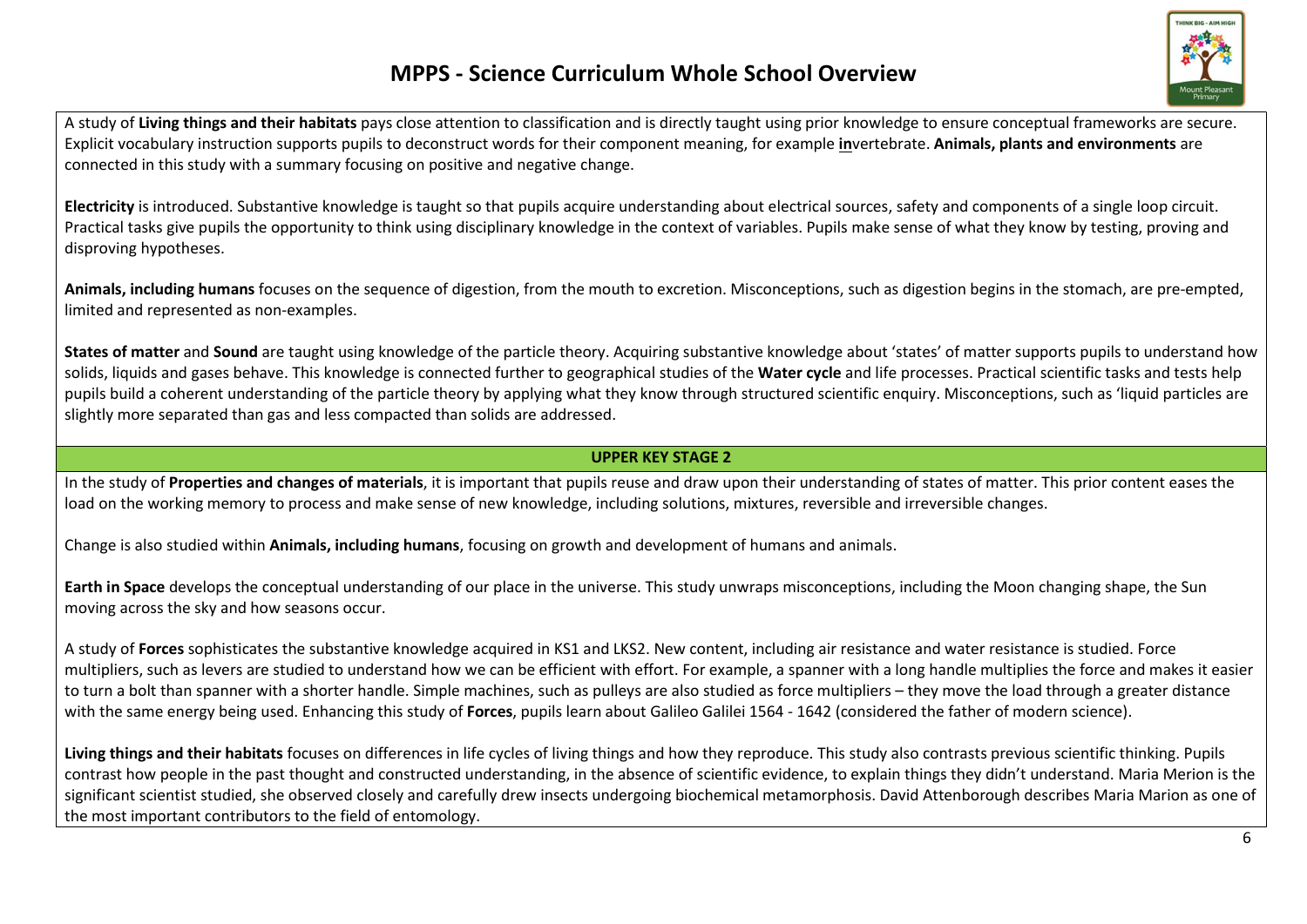

A further study of Living things and their habitats enables pupils in UKS2 to revisit and add to their understanding of classification through the taxonomy created by Carl Linnaeus. More complex animals are studied, including invertebrates such as Myriapods and Echinodermata (starfish and Sea urchins) as well as Arthropods such as Crustacea, Arachnids, and Insects.

Light is revisited and taught with advanced substantive knowledge. This is physics study with a focus on the properties of light, not the biology of the eye.

The study of Animals, including humans enables pupils to add new knowledge to their mental models of biological systems. Circulation, the components of blood and the mechanism of the heart is connected to healthy living through diet and exercise. Many of these science studies are enriched and conceptual frameworks extended through the deliberate curriculum choice to study charts and graphs in Maths, food in Design Technology or reuse and retrieve substantive knowledge in other contexts, such as in writing.

Further retrieval learning modules are deployed, so that pupil knowledge can be advanced and sophisticated to increase their depth of understanding.

Electricity is enhanced with an advanced study of electrical circuits. New substantive knowledge is acquired in the context the particle theory, which was previously studied. Working and thinking scientifically tasks help to deepen and make sense of new learning, such as the concept of electricity and the way we explain it using terms such as charge, potential difference and flow.

Evolution and inheritance introduces two significant scientists - Charles Darwin and Alfred Wallace as pioneers of scientific thinking in the field of evolution. This study draws on how misconceptions may have been arrived at to explain the past and how theories explain significant change, over time. Substantive concepts, including adaption and variation are taught explicitly through vocabulary and clarity is achieved through worked examples. This supports pupils to use this substantive knowledge in a disciplinary way.

#### Science Curriculum in Detail (using CUSP resources)

| Yr group, Unit | <b>Substantive</b> | <b>Previous Learning</b>                 | <b>National Curriculum - Learning Questions</b>                   | Tier 2            | Tier 3            |
|----------------|--------------------|------------------------------------------|-------------------------------------------------------------------|-------------------|-------------------|
| <b>Title</b>   | concept            |                                          |                                                                   | <b>Vocabulary</b> | <b>Vocabulary</b> |
| Y1             | Chemistry          | <b>EYFS - The Natural World</b>          | Pupils should be taught to:                                       | Absorb            | Materials         |
|                |                    | Know some similarities and differences   | • distinguish between an object and the material from which it is | Rough             | Property          |
| Everyday       |                    | between the natural world around them    | made                                                              | Smooth            | Flexible          |
| materials      |                    | and contrasting environments, drawing on | • identify and name a variety of everyday materials, including    | Waterproof        | Transparent       |
|                |                    | their experiences and what has been read | wood, plastic, glass, metal, water, and rock                      | Metal             | Opaque            |
|                |                    | in class Understand some important       |                                                                   | plastic           | physical          |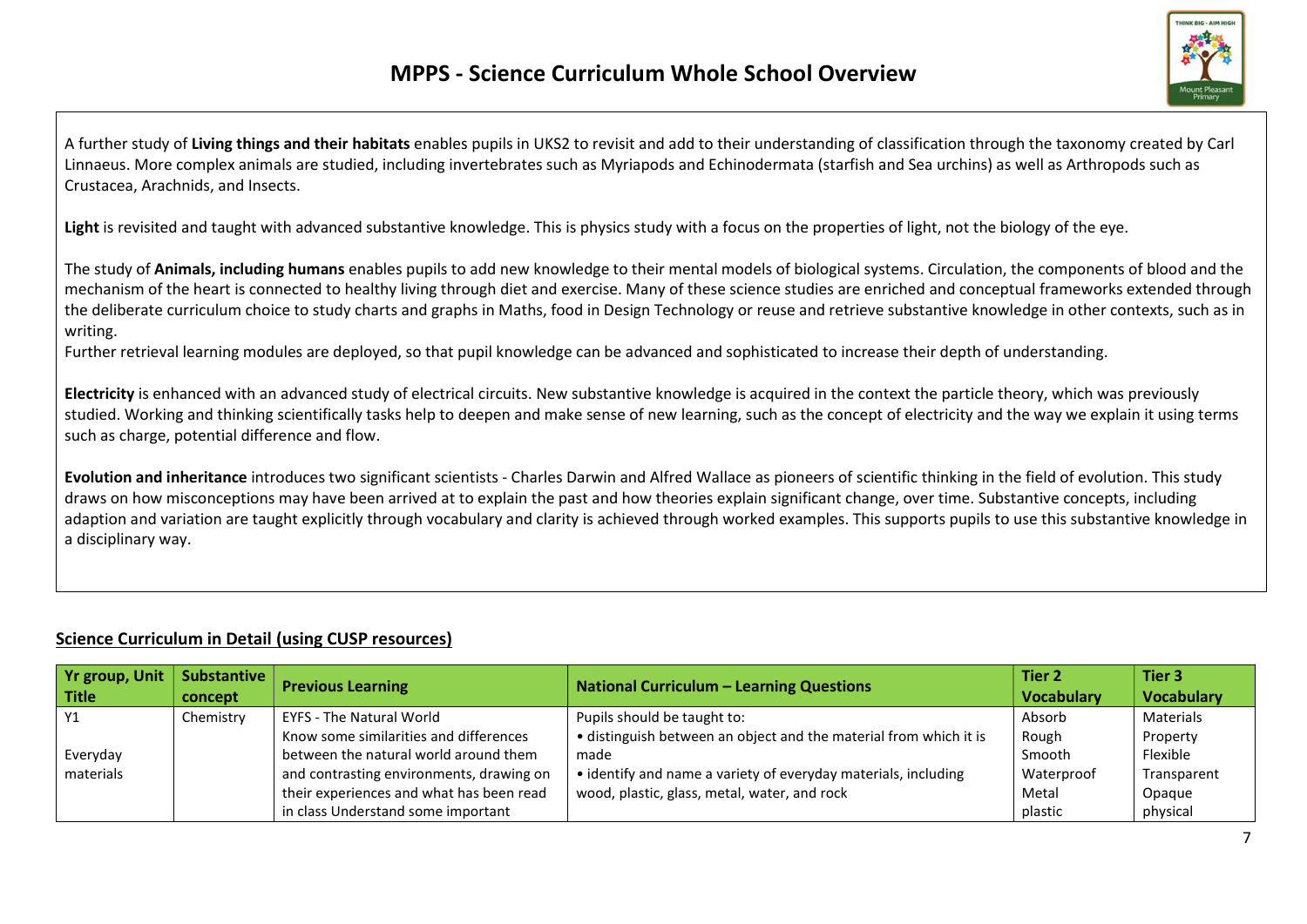

|                                     |         | processes and changes in the natural world<br>around them, including the seasons and<br>changing states of matter.<br><b>EYFS Creating with materials</b><br>Safely use and explore a variety of<br>materials, tools and techniques,<br>experimenting with colour, design, texture,<br>form and function; Share their creations,<br>explaining the process they have used;<br>Make use of props and materials when role<br>playing characters in narratives and stories. | • describe the simple physical properties of a variety of everyday<br>materials<br>• compare and group together a variety of everyday materials on<br>the basis of their simple physical properties<br>What are materials?<br>What are things made of in school?<br>How can I describe materials?<br>Which materials are waterproof and which are not?<br>What's the best material for the job and why?                                                                                                             |                                                                     |                                                                      |
|-------------------------------------|---------|--------------------------------------------------------------------------------------------------------------------------------------------------------------------------------------------------------------------------------------------------------------------------------------------------------------------------------------------------------------------------------------------------------------------------------------------------------------------------|---------------------------------------------------------------------------------------------------------------------------------------------------------------------------------------------------------------------------------------------------------------------------------------------------------------------------------------------------------------------------------------------------------------------------------------------------------------------------------------------------------------------|---------------------------------------------------------------------|----------------------------------------------------------------------|
| Y1<br>Animal<br>including<br>humans | Biology | <b>EYFS -- The Natural World</b><br>They talk about the features of their own<br>immediate environment and how<br>environments might vary from one another<br>similarities and differences in relation to<br>places, objects, materials and living things<br>They make observations of animals and<br>plants and explain why some things occur<br>and talk about changes.                                                                                                | Pupils should be taught to:<br>• identify and name a variety of common animals including fish,<br>amphibians, reptiles, birds and mammals<br>• identify and name a variety of common animals that are<br>carnivores, herbivores and omnivores<br>What is an animal?<br>What types of animals are there?<br>What is similar and what is different?<br>What does food tell us about an animal?                                                                                                                        | Blood<br>Senses<br>Young<br>Feather<br>Fur<br>scales                | Mammal<br>Amphibian<br>Reptile<br>Herbivore<br>Carnivore<br>omnivore |
| Y1<br>Plants including<br>trees     | Biology | <b>EYFS: The Natural World</b><br>Explore the natural world around them,<br>making observations and drawing pictures<br>of animals and plants.<br>Know some similarities and differences<br>between the natural world around them<br>and contrasting environments, drawing on<br>their experiences and what has been read<br>in class                                                                                                                                    | Pupils should be taught to:<br>• identify and name a variety of common wild and garden plants,<br>including deciduous and evergreen trees<br>• identify and describe the basic structure of a variety of common<br>flowering plants, including trees<br>What are the parts of a plant?<br>What are wild plants and where do you find them?<br>What are garden plants and where do you find them?<br>What makes a tree?<br>What types of trees are there? (around my school)<br>What's the difference between trees? | <b>Bud</b><br>Trunk<br><b>Branch</b><br><b>Bark</b><br>Seed<br>wild | <b>Nutrients</b><br>Stem<br>Deciduous<br>evergreen                   |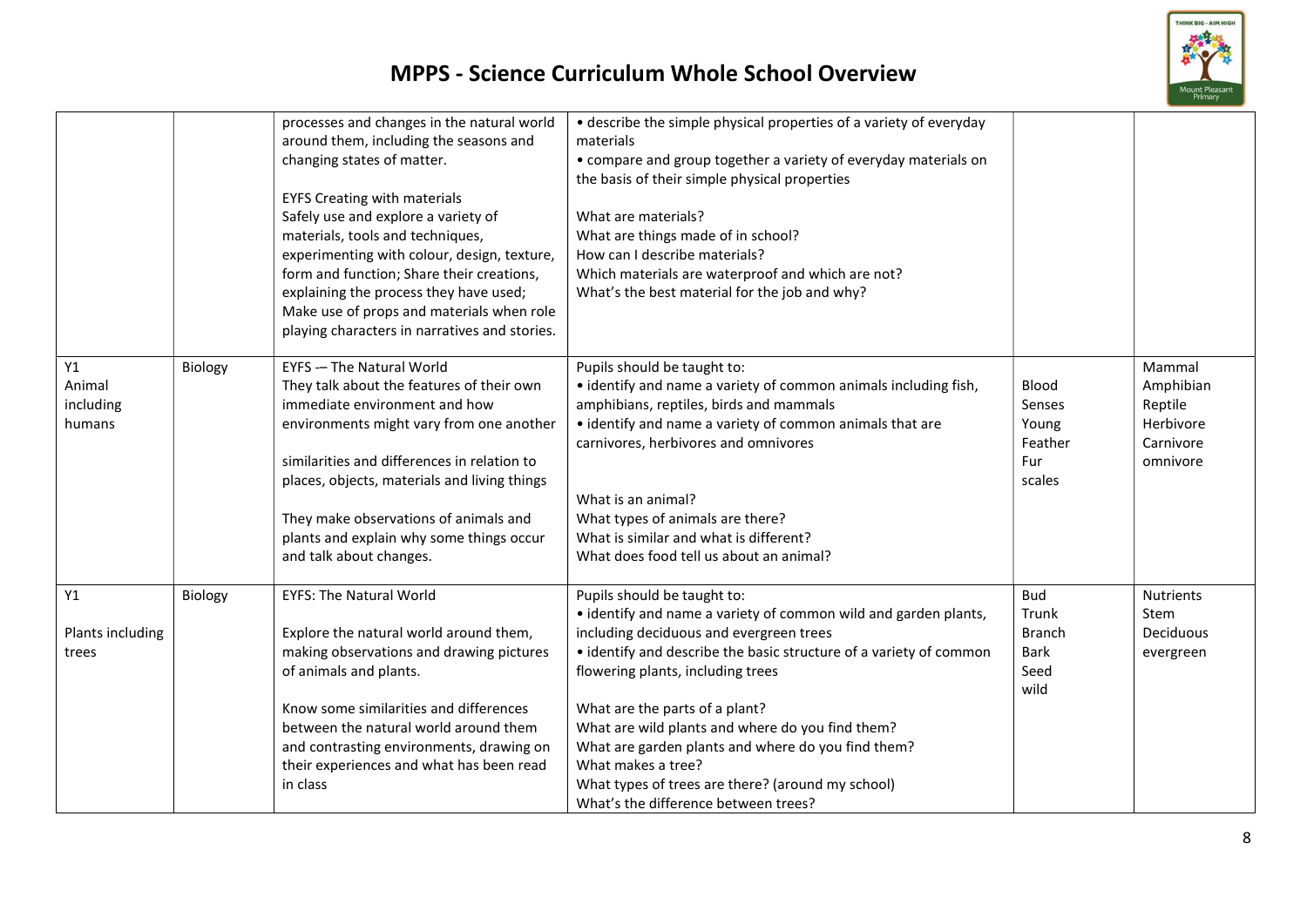

| Y1<br>Physics<br>Changes<br>Introduce<br>seasons and   | Understand some important processes and<br>changes in the natural world around them,<br>including the seasons and changing states<br>of matter.<br><b>EYFS - The Natural World</b><br>Explore the natural world around them,<br>making observations and drawing pictures<br>of animals and plants.                                                                                                                                                                                       | Pupils should be taught to:<br>• observe changes across the 4 seasons<br>• observe and describe weather associated with the seasons and<br>how day length varies                                                                                                                                                                                                                          | Dawn<br>Dusk<br>Mild<br>Rotate<br>Soaked                            | Month<br>Season<br>Spring<br>Summer<br>Autumn             |
|--------------------------------------------------------|------------------------------------------------------------------------------------------------------------------------------------------------------------------------------------------------------------------------------------------------------------------------------------------------------------------------------------------------------------------------------------------------------------------------------------------------------------------------------------------|-------------------------------------------------------------------------------------------------------------------------------------------------------------------------------------------------------------------------------------------------------------------------------------------------------------------------------------------------------------------------------------------|---------------------------------------------------------------------|-----------------------------------------------------------|
| weather<br>Day and night                               | Know some similarities and differences<br>between the natural world around them<br>and contrasting environments, drawing on<br>their experiences and what has been read<br>in class.<br>Understand some important processes and<br>changes in the natural world around them,                                                                                                                                                                                                             | What are the four seasons?<br>What's the weather like in Autumn, Spring and Summer?<br>Why does day become night?                                                                                                                                                                                                                                                                         | weather                                                             | Winter                                                    |
|                                                        | including the seasons and changing states<br>of matter.                                                                                                                                                                                                                                                                                                                                                                                                                                  |                                                                                                                                                                                                                                                                                                                                                                                           |                                                                     |                                                           |
| Y1<br>Biology<br>Revisit<br>Plants,<br>including trees | <b>EYFS: The Natural World</b><br>Explore the natural world around them,<br>making observations and drawing pictures<br>of animals and plants.<br>Know some similarities and differences<br>between the natural world around them<br>and contrasting environments, drawing on<br>their experiences and what has been read<br>in class<br>Understand some important processes and<br>changes in the natural world around them,<br>including the seasons and changing states<br>of matter. | Pupils should be taught to:<br>• identify and name a variety of common wild and garden plants,<br>including deciduous and evergreen trees<br>• identify and describe the basic structure of a variety of common<br>flowering plants, including trees<br>What do I remember about plants?<br>Remember: What are the parts of a plant?<br>Remember: What are deciduous and evergreen trees? | <b>Bud</b><br>Trunk<br><b>Branch</b><br><b>Bark</b><br>Seed<br>wild | <b>Nutrients</b><br><b>Stem</b><br>Deciduous<br>evergreen |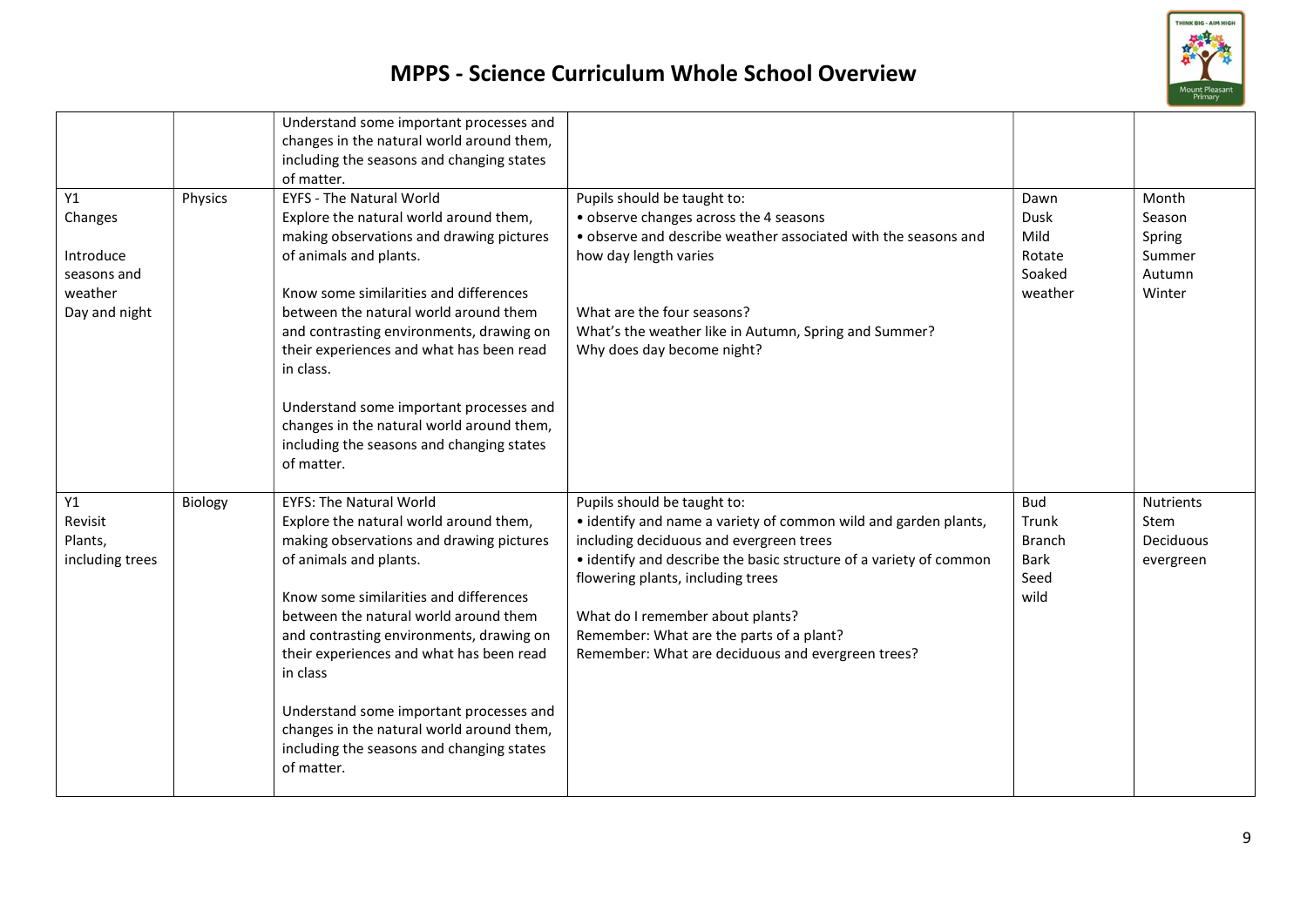

| <b>Yr group, Unit</b>                                            | <b>Substantive</b> |                                                                                                                                                                                                                                                                                                                                                                                                                                                                                                                  | <b>National Curriculum - Learning Questions</b>                                                                                                                                                                                                                                                                                                                                                                                                                                                                                                                                                                                                                                                                                                                             | <b>Tier 2</b>                                                                         | <b>Tier 3</b>                                                                 |
|------------------------------------------------------------------|--------------------|------------------------------------------------------------------------------------------------------------------------------------------------------------------------------------------------------------------------------------------------------------------------------------------------------------------------------------------------------------------------------------------------------------------------------------------------------------------------------------------------------------------|-----------------------------------------------------------------------------------------------------------------------------------------------------------------------------------------------------------------------------------------------------------------------------------------------------------------------------------------------------------------------------------------------------------------------------------------------------------------------------------------------------------------------------------------------------------------------------------------------------------------------------------------------------------------------------------------------------------------------------------------------------------------------------|---------------------------------------------------------------------------------------|-------------------------------------------------------------------------------|
| <b>Title</b>                                                     | concept            | <b>Previous Learning</b>                                                                                                                                                                                                                                                                                                                                                                                                                                                                                         |                                                                                                                                                                                                                                                                                                                                                                                                                                                                                                                                                                                                                                                                                                                                                                             | <b>Vocabulary</b>                                                                     | <b>Vocabulary</b>                                                             |
| <b>Y2</b><br>Introduce<br>Use of<br>Everyday<br>materials        |                    | <b>EYFS-The Natural World</b><br>Explore the natural world around them,<br>making observations and drawing pictures<br>of animals and plants<br>Understand some important processes and<br>changes in the natural world around them,<br>including the seasons and changing states<br>of matter<br>Know some similarities and differences<br>between the natural world around them<br>and contrasting environments, drawing on<br>their experiences and what has been read<br>in class<br>Y1 - Everyday materials | Pupils should be taught to:<br>• identify and compare the suitability of a variety of everyday<br>materials, including wood, metal, plastic, glass, brick, rock, paper<br>and cardboard for particular uses<br>• find out how the shapes of solid objects made from some<br>materials can be changed by squashing, bending, twisting and<br>stretching<br>What are materials used for? Categorise and compare wood, metal,<br>plastic and glass.<br>What are materials used for? Categorise and compare ceramics,<br>rock, paper and card, and fabric.<br>What happens when we squash, bend, twist or stretch a material?<br>What's the right material for the job?<br>What's the most absorbent material?<br>Who invented waterproofing?<br>Learn about Charles Mackintosh | artificial<br>inflexible<br>manufactured<br>natural<br>brittle<br>extracted<br>fabric | Ceramic<br>Durable<br>Inflexible<br>Reflective<br>Rigid<br>translucent        |
| <b>Y2</b><br>Introduce<br>Living things<br>and their<br>habitats | Biology            | EYFS: The Natural World Explore the<br>natural world around them, making<br>observations and drawing pictures of<br>animals and plants.<br>Understand some important processes and<br>changes in the natural world around them,<br>including the seasons and changing states<br>of matter<br>Know some similarities and differences<br>between the natural world around them<br>and contrasting environments, drawing on<br>their experiences and what has been read<br>in class.                                | Pupils should be taught to:<br>• explore and compare the differences between things that are<br>living, dead, and things that have never been alive<br>• identify that most living things live in habitats to which they are<br>suited and describe how different habitats provide for the basic<br>needs of different kinds of animals and plants, and how they<br>depend on each other<br>• identify and name a variety of plants and animals in their<br>habitats, including microhabitats<br>• describe how animals obtain their food from plants and other<br>animals, using the idea of a simple food chain, and identify and<br>name different sources of food<br>What is alive and what is not?                                                                     | Thrive<br>Depend<br>Producer<br>Consume<br>Prey<br>predator                           | Oxygen<br>Nutrient<br>Respiration<br>Sensitivity<br>Reproduction<br>excretion |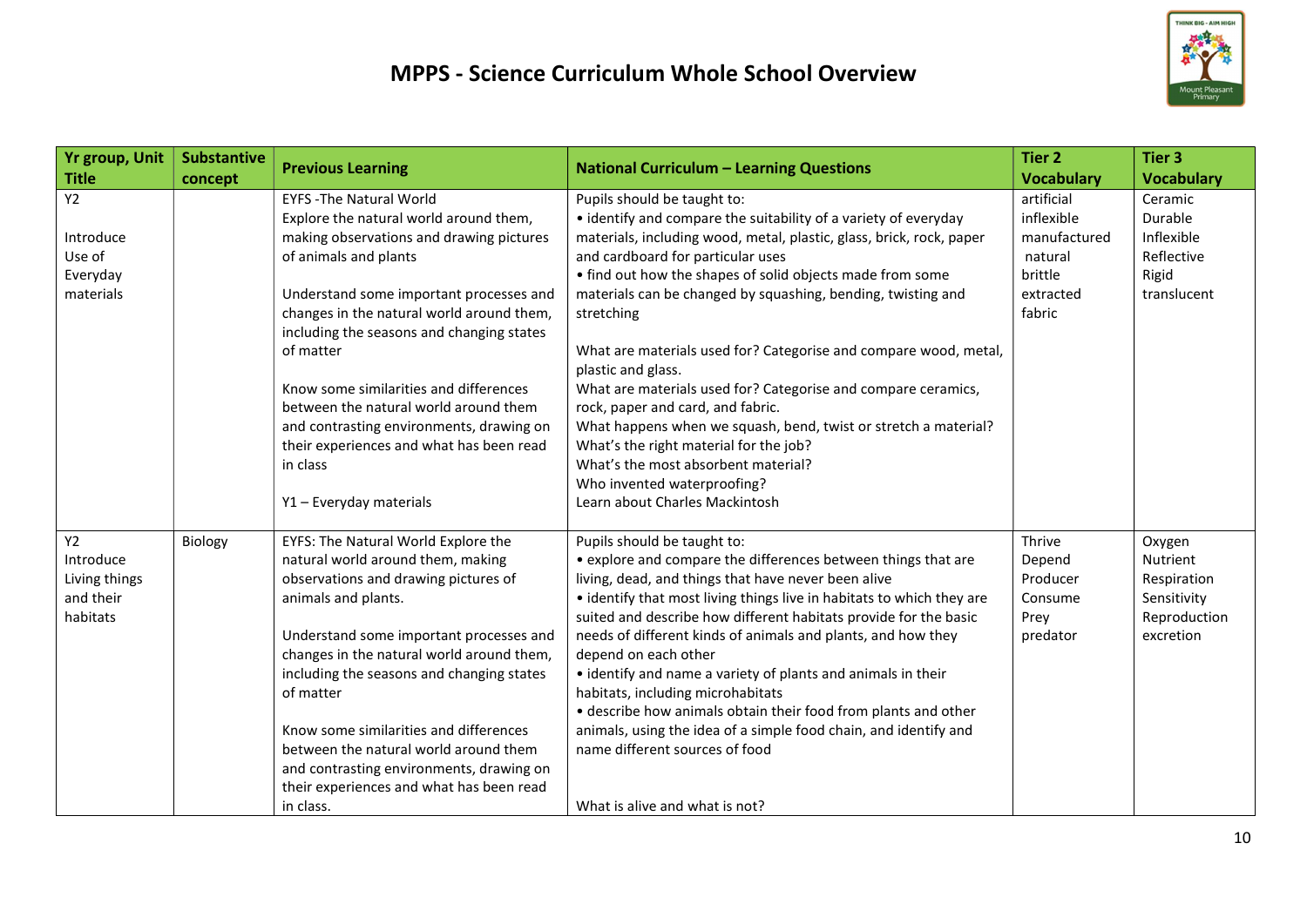

|           |         | Year 1                                     | What do all living things have in common?<br>Where do plants and animals live?                    |             |                |
|-----------|---------|--------------------------------------------|---------------------------------------------------------------------------------------------------|-------------|----------------|
|           |         | Plants                                     | What plants and animals live in our local environment?                                            |             |                |
|           |         | Everyday materials                         | What are food chains?                                                                             |             |                |
|           |         | Animals, including humans                  | How are they connected?                                                                           |             |                |
|           |         |                                            | Why do plants and animals need each other?                                                        |             |                |
|           |         |                                            |                                                                                                   |             |                |
| <b>Y2</b> | Biology | Y1 - Animals including humans Introduction | Pupils should be taught to:                                                                       | Healthy     | Hygiene        |
|           |         | and revisit.                               | • notice that animals, including humans, have offspring which grow                                | Survive     | Lava           |
| Introduce |         |                                            | into adults                                                                                       | Exercise    | Pupa           |
|           |         | Y2 - Living things and their habitats.     | • find out about and describe the basic needs of animals, including                               | Heart       | Vertebrates    |
| Animals,  |         |                                            | humans, for survival (water, food and air)                                                        | Lungs       | Invertebrates  |
| including |         | $Y1 -$ Plants                              | • describe the importance for humans of exercise, eating the right                                | muscles     | metamorphosis  |
| humans    |         |                                            | amounts of different types of food, and hygiene                                                   |             |                |
|           |         | Y2 - Plants and bulbs                      |                                                                                                   |             |                |
|           |         |                                            | REMEMBER: what is an animal?                                                                      |             |                |
|           |         |                                            | How do animals change as they mature?                                                             |             |                |
|           |         |                                            | How do we change as we mature?                                                                    |             |                |
|           |         |                                            | What do all animals have to do to stay alive?                                                     |             |                |
|           |         |                                            | Keeping healthy - why do we exercise?<br>Keeping healthy - why do we eat different types of food? |             |                |
|           |         |                                            |                                                                                                   |             |                |
| <b>Y2</b> | Biology | Y1 Science Animals and living things       | Pupils should be taught to:                                                                       | Wither      | Germination    |
| Introduce |         | Y1 Science Plants                          | . observe and describe how seeds and bulbs grow into mature                                       | Dormant     | Perennial      |
| Plants    |         |                                            | plants                                                                                            | Mature      | Carbon dioxide |
|           |         | Y2 Science Living things and habitats      | • find out and describe how plants need water, light and a suitable                               | <b>Bulb</b> | Glucose        |
|           |         |                                            | temperature to grow and stay healthy                                                              | Anchor      | clone          |
|           |         |                                            |                                                                                                   | sustain     |                |
|           |         |                                            | How do seeds germinate and what happens?                                                          |             |                |
|           |         |                                            | What happens when bulbs sprout?                                                                   |             |                |
|           |         |                                            | What do plants need to thrive and be healthy? What can happen if                                  |             |                |
|           |         |                                            | plants don't get the things they need?                                                            |             |                |
|           |         |                                            | What do I notice about plants around the school? How are they                                     |             |                |
|           |         |                                            | healthy?                                                                                          |             |                |
|           |         |                                            | How are they unhealthy?                                                                           |             |                |
|           |         |                                            | Show what you know How do seeds and bulbs grow? What do                                           |             |                |
|           |         |                                            | plants need to be healthy?                                                                        |             |                |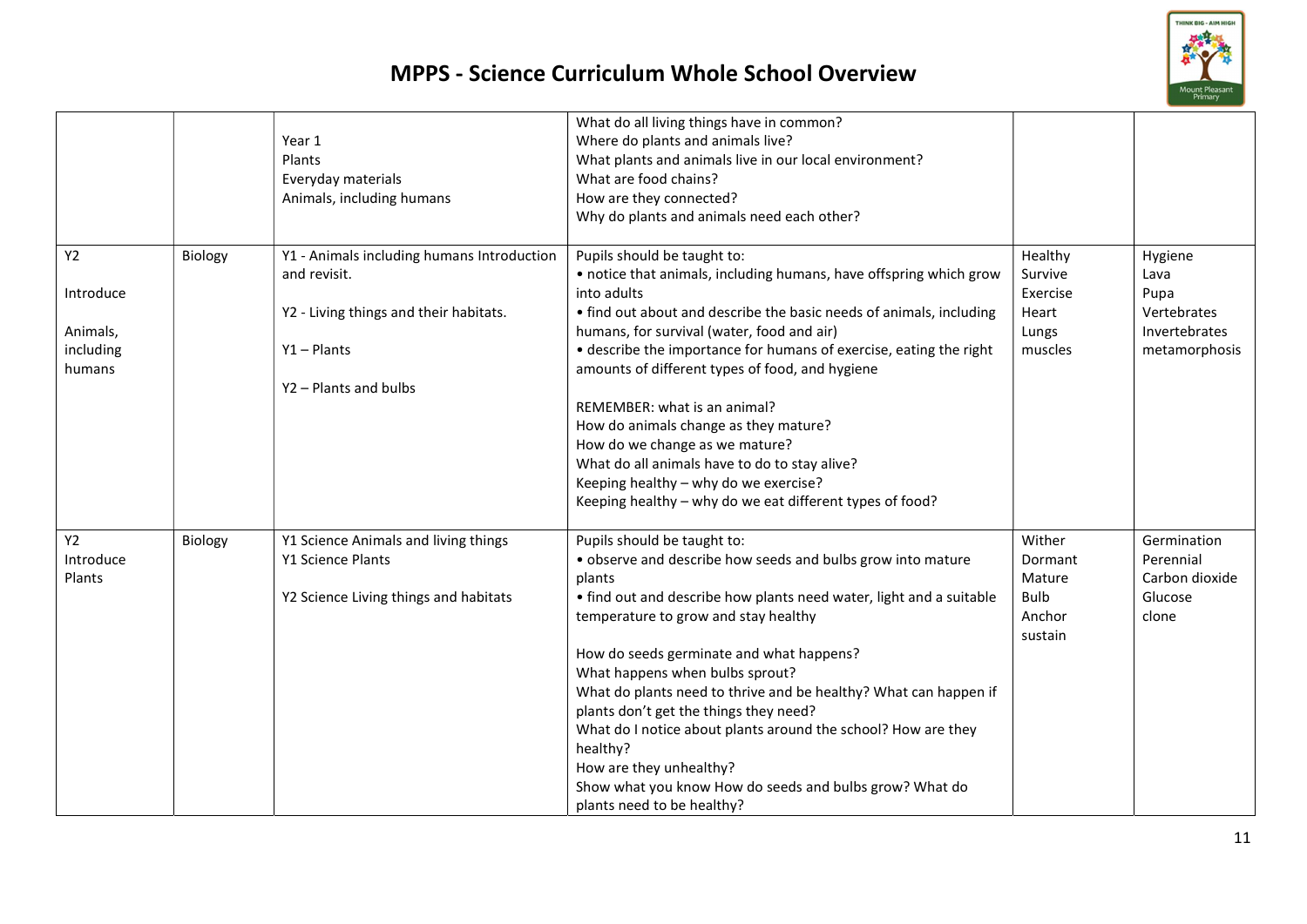

| Y2<br>Revisit<br>Everyday<br>materials<br>(Y2 retrieval<br>unit)<br>Y2 | Chemistry<br>Biology | EYFS - The World Children know about<br>similarities and differences in relation to<br>places, objects, materials and living things<br>Y1 Science Properties of materials<br>Y1 Science Animals and living things | Pupils should be taught to:<br>• identify and compare the suitability of a variety of everyday<br>materials, including wood, metal, plastic, glass, brick, rock, paper<br>and cardboard for particular uses<br>• find out how the shapes of solid objects made from some<br>materials can be changed by squashing, bending, twisting and<br>stretching<br>REMEMBER IT - what are everyday materials and how are they<br>used?<br>APPLY IT - why do you think materials should and should not be<br>used for certain jobs?<br>PROVE IT - what is the hardest and softest material? P199 Essential<br><b>Primary Science</b><br>Pupils should be taught to: | Extracted<br>inflexible<br><b>Brittle</b><br>Polished<br>Durable<br>artificial<br>Stalk | Sturdy<br>Tough<br>Flexible<br>Fragile<br>versatile |
|------------------------------------------------------------------------|----------------------|-------------------------------------------------------------------------------------------------------------------------------------------------------------------------------------------------------------------|-----------------------------------------------------------------------------------------------------------------------------------------------------------------------------------------------------------------------------------------------------------------------------------------------------------------------------------------------------------------------------------------------------------------------------------------------------------------------------------------------------------------------------------------------------------------------------------------------------------------------------------------------------------|-----------------------------------------------------------------------------------------|-----------------------------------------------------|
| Revisit                                                                |                      | <b>Revisited Summer</b>                                                                                                                                                                                           | Living things and their habitats                                                                                                                                                                                                                                                                                                                                                                                                                                                                                                                                                                                                                          | Thrive                                                                                  |                                                     |
|                                                                        |                      |                                                                                                                                                                                                                   | • explore and compare the differences between things that are                                                                                                                                                                                                                                                                                                                                                                                                                                                                                                                                                                                             | Consume                                                                                 |                                                     |
| Living things                                                          |                      | Y1 Science Plants Revisited Summer                                                                                                                                                                                | living, dead, and things that have never been alive                                                                                                                                                                                                                                                                                                                                                                                                                                                                                                                                                                                                       |                                                                                         |                                                     |
| and their<br>habitats                                                  |                      | Y2 Science Living things and their habitats                                                                                                                                                                       | • identify that most living things live in habitats to which they are<br>suited and describe how different habitats provide for the basic                                                                                                                                                                                                                                                                                                                                                                                                                                                                                                                 | Require<br>Identify                                                                     |                                                     |
|                                                                        |                      |                                                                                                                                                                                                                   | needs of different kinds of animals and plants, and how they<br>depend on each other<br>• identify and name a variety of plants and animals in their<br>habitats, including microhabitats<br>• describe how animals obtain their food from plants and other<br>animals, using the idea of a simple food chain, and identify and<br>name different sources of food<br>Remember - what is alive and what is not?<br>What do all living things have in common? Remember - where do<br>plants and animals live?<br>Remember - what are food chains?                                                                                                           | approach                                                                                |                                                     |
| Y2                                                                     | Biology              | Y2 Science Living things and habitats                                                                                                                                                                             | Pupils should be taught about plants:<br>• observe and describe how seeds and bulbs grow into mature                                                                                                                                                                                                                                                                                                                                                                                                                                                                                                                                                      |                                                                                         |                                                     |
| Revisit                                                                |                      | Y2 Science Plants                                                                                                                                                                                                 | plants                                                                                                                                                                                                                                                                                                                                                                                                                                                                                                                                                                                                                                                    |                                                                                         |                                                     |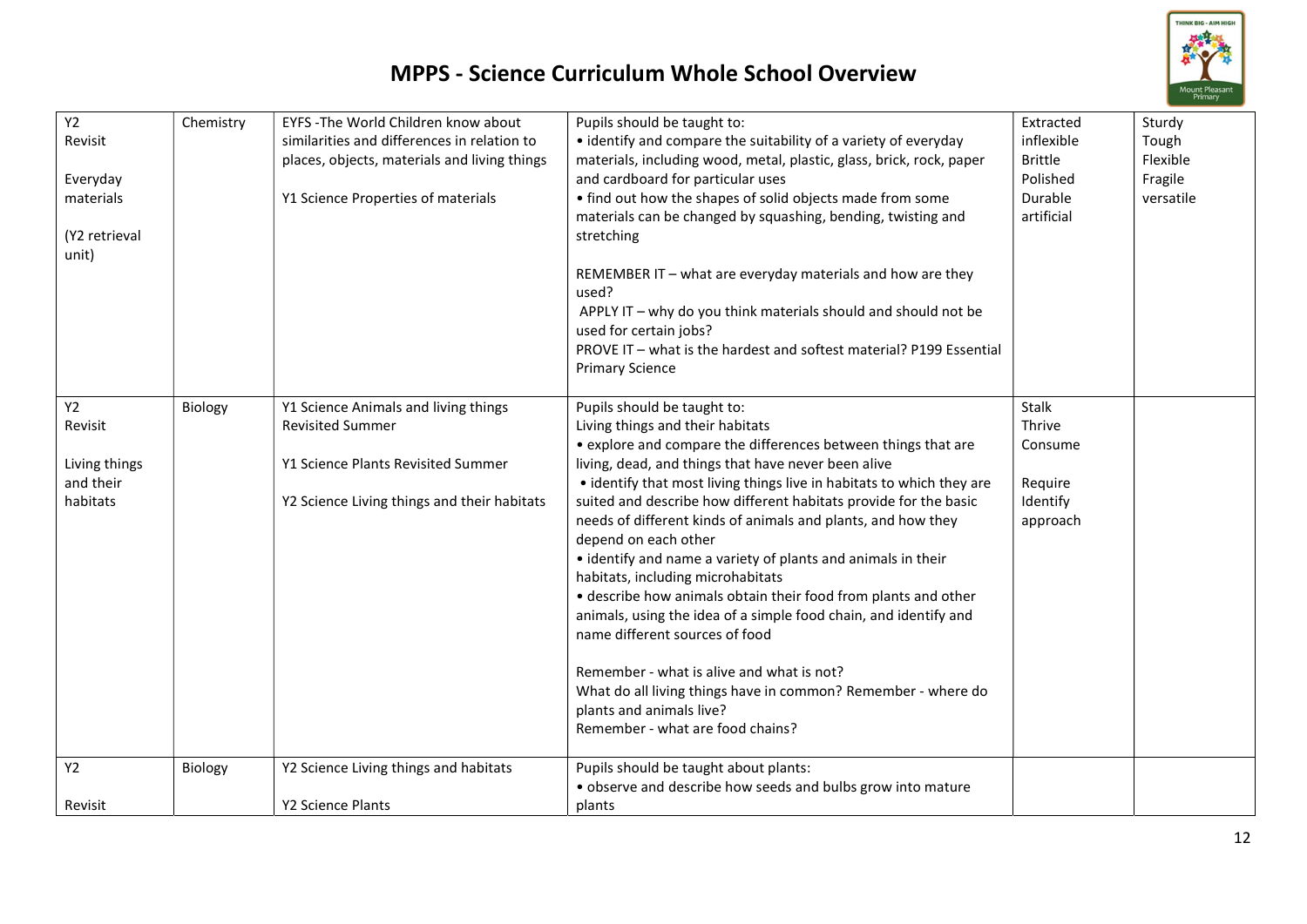

|            |                                          | • find out and describe how plants need water, light and a suitable  |  |
|------------|------------------------------------------|----------------------------------------------------------------------|--|
| Plants and | Year 2 Science Animals, including humans | temperature to grow and stay healthy                                 |  |
| Animals    |                                          |                                                                      |  |
| including  |                                          | Pupils should be taught about animals, including humans:             |  |
| humans     |                                          | • notice that animals, including humans, have offspring which grow   |  |
|            |                                          | into adults                                                          |  |
|            |                                          | • find out about and describe the basic needs of animals, including  |  |
|            |                                          | humans, for survival (water, food and air)                           |  |
|            |                                          | • describe the importance for humans of exercise, eating the right   |  |
|            |                                          | amounts of different types of food, and hygiene                      |  |
|            |                                          | <b>PLANTS</b>                                                        |  |
|            |                                          | EXPLAIN-IT . How do seeds and bulbs grow?                            |  |
|            |                                          | • Complete knowledge organiser on P27 and flick back to check.       |  |
|            |                                          | Use knowledge note 1 to support explanations through                 |  |
|            |                                          | organisational or explanative drawings. Try using sentence stems,    |  |
|            |                                          | such as I know Download and select questions from the Socrative      |  |
|            |                                          | Quiz to test pupil retention.                                        |  |
|            |                                          | 2. ANIMALS (Page 29 and 30)                                          |  |
|            |                                          | SUMMARISE-IT . What do I know about animals, including               |  |
|            |                                          | humans?                                                              |  |
|            |                                          | • Complete knowledge organiser and use knowledge notes to            |  |
|            |                                          | elaborate.                                                           |  |
|            |                                          | Use knowledge note 2 to engage pupils in retrieval practice - model  |  |
|            |                                          | going back to prior learning and using what you know. You could      |  |
|            |                                          | ask pupils to verbally explain characteristics of animals or explain |  |
|            |                                          | through a diagram using drawings and annotations as cues. You        |  |
|            |                                          | could provide diagrams of life cycles that are completed and ask     |  |
|            |                                          | pupils to explain similarities and differences between how animals   |  |
|            |                                          | change as they grow older or link to life cycles. Download and       |  |
|            |                                          | select questions from the Socrative Quiz to test pupil retention.    |  |
|            |                                          | 3. PLANTS and ANIMALS (Page 31)                                      |  |
|            |                                          | INTERLEAVING EXPLAIN-IT . What do plants need to thrive and be       |  |
|            |                                          | healthy? This could be a guided or independent activity to draw on   |  |
|            |                                          | prior learning and explain in their own way.                         |  |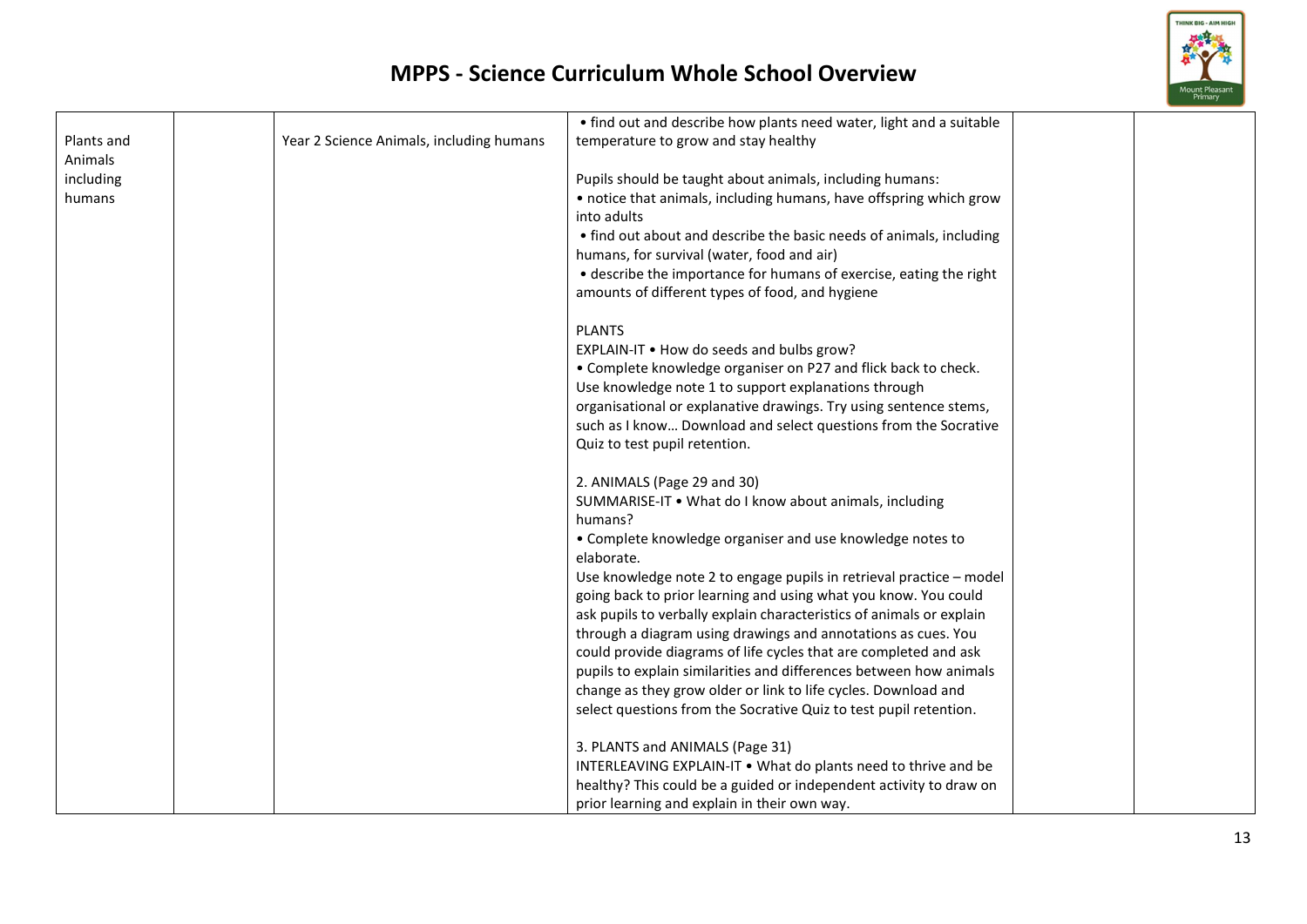

|  | ELABORATE-IT • What do I know about animals, including humans?<br>Download and select questions from the Socrative Quiz to test<br>pupil retention. |  |
|--|-----------------------------------------------------------------------------------------------------------------------------------------------------|--|
|  |                                                                                                                                                     |  |

| <b>Yr group, Unit</b> | <b>Substantive</b> | <b>Previous Learning</b>                | <b>National Curriculum - Learning Questions</b>                     | <b>Tier 2</b><br><b>Vocabulary</b> | <b>Tier 3</b><br><b>Vocabulary</b> |
|-----------------------|--------------------|-----------------------------------------|---------------------------------------------------------------------|------------------------------------|------------------------------------|
| <b>Title</b><br>Y3    | concept            | Year 1 Animals including humans         |                                                                     | <b>Minerals</b>                    |                                    |
|                       | Biology            |                                         | Pupils should be taught to:                                         |                                    | <b>Biceps</b>                      |
|                       |                    | Introduction                            | • identify that animals, including humans, need the right types and | Skelton                            | Triceps                            |
| Introduce             |                    |                                         | amount of nutrition, and that they cannot make their own food;      | Skull                              | Vertebra                           |
|                       |                    | Year 2 Animals including humans         | they get nutrition from what they eat                               | Voluntary                          | vitamins                           |
| Animals               |                    | Introduction                            | • identify that humans and some other animals have skeletons and    | Involuntary                        | proteins                           |
| including             |                    |                                         | muscles for support, protection and movement                        | nerves                             | carbohydrates                      |
| humans                |                    | Year 1 Animals including humans revisit |                                                                     |                                    |                                    |
|                       |                    |                                         | What effect does the food we eat have?                              |                                    |                                    |
|                       |                    |                                         | Where is my skeleton and what does it do?                           |                                    |                                    |
|                       |                    |                                         | Where are my muscles and what do they do?                           |                                    |                                    |
| Y3                    | Physics            | Year 1 Everyday materials               | Forces and magnets                                                  | Consequences                       | Magnet                             |
|                       |                    |                                         | • compare how things move on different surfaces                     | Contact                            | Resistance                         |
| Introduce             |                    | Year 2 Uses of everyday materials       | • notice that some forces need contact between 2 objects, but       | Force                              | Friction                           |
|                       |                    |                                         | magnetic forces can act at a distance                               | Attract                            | Repel                              |
| Forces and            |                    |                                         | • observe how magnets attract or repel each other and attract       | North                              | Pole                               |
| <b>Magnets</b>        |                    |                                         | some materials and not others                                       | south                              | Magnetic field                     |
|                       |                    |                                         | • compare and group together a variety of everyday materials on     |                                    |                                    |
|                       |                    |                                         | the basis of whether they are attracted to a magnet, and identify   |                                    |                                    |
|                       |                    |                                         | some magnetic materials                                             |                                    |                                    |
|                       |                    |                                         | • describe magnets as having 2 poles                                |                                    |                                    |
|                       |                    |                                         | • predict whether 2 magnets will attract or repel each other,       |                                    |                                    |
|                       |                    |                                         | depending on which poles are facing                                 |                                    |                                    |
|                       |                    |                                         | What are contact forces?                                            |                                    |                                    |
|                       |                    |                                         | How do surfaces affect the motion of an object?                     |                                    |                                    |
|                       |                    |                                         | How does friction affect moving objects?                            |                                    |                                    |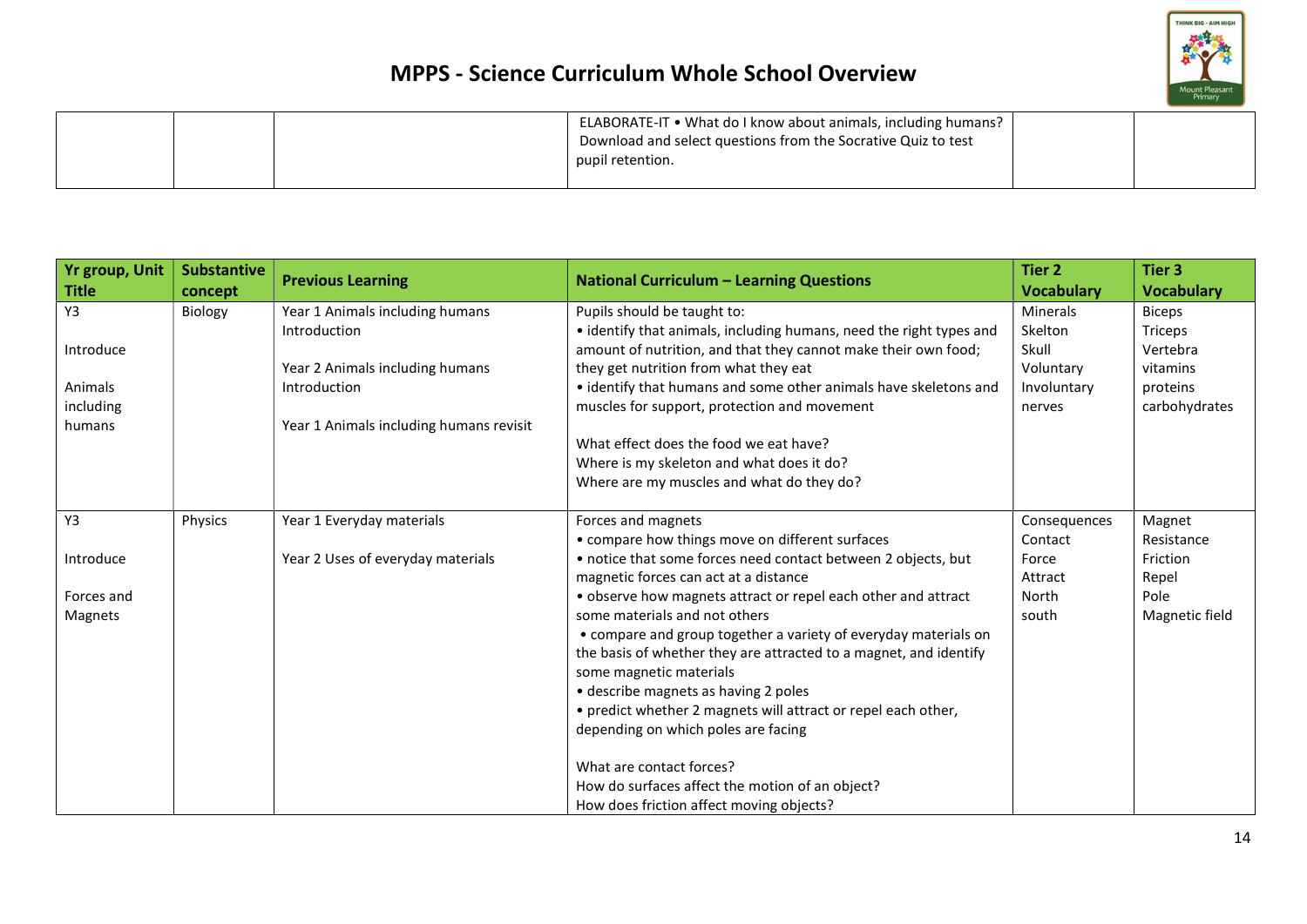

|           |           |                                   | What is a non-contact force?<br>How is this different to a contact force?<br>How do magnets attract and repel?                          |                      |                        |
|-----------|-----------|-----------------------------------|-----------------------------------------------------------------------------------------------------------------------------------------|----------------------|------------------------|
|           |           |                                   | Which materials are magnetic?                                                                                                           |                      |                        |
|           |           |                                   | Forces and magnetism summary                                                                                                            |                      |                        |
|           |           |                                   |                                                                                                                                         |                      |                        |
| Y3        | Biology   | Year 2 Plants and bulbs           | Pupils should be taught to:<br>• identify and describe the functions of different parts of flowering                                    | Adapt<br>Essential   | Transpiration<br>Stoma |
| Introduce |           | Year 3 Animals, including humans  | plants: roots, stem/trunk, leaves and flowers<br>• explore the requirements of plants for life and growth (air, light,                  | Glucose<br>Transport | Pollination<br>Stamen  |
| Plants    |           |                                   | water, nutrients from soil, and room to grow) and how they vary                                                                         | Variety              | Pistil                 |
|           |           |                                   | from plant to plant                                                                                                                     | vital                | Photosynthesis         |
|           |           |                                   | • investigate the way in which water is transported within plants                                                                       |                      |                        |
|           |           |                                   | • explore the part that flowers play in the life cycle of flowering<br>plants, including pollination, seed formation and seed dispersal |                      |                        |
|           |           |                                   |                                                                                                                                         |                      |                        |
|           |           |                                   | What are the parts of a flowering plant?                                                                                                |                      |                        |
|           |           |                                   | What do they do?                                                                                                                        |                      |                        |
|           |           |                                   | Do all plants need the same things to thrive and grow?                                                                                  |                      |                        |
|           |           |                                   | How do leaves make food for the plant?                                                                                                  |                      |                        |
|           |           |                                   | How does water move through a plant?                                                                                                    |                      |                        |
|           |           |                                   | What do flowers do?                                                                                                                     |                      |                        |
|           |           |                                   | What is pollination?                                                                                                                    |                      |                        |
| Y3        | Chemistry | Year 1 Everyday materials         | Rocks Pupils should be taught to:                                                                                                       | cemented             | metamorphic            |
|           |           |                                   | • compare and group together different kinds of rocks on the basis                                                                      | compacted            | sedimentary            |
| Introduce |           | Year 2 Uses of everyday materials | of their appearance and simple physical properties                                                                                      | inorganic            | igneous                |
| Rocks     |           |                                   | • describe in simple terms how fossils are formed when things that<br>have lived are trapped within rock                                | matter<br>transform  | fossil                 |
|           |           |                                   | • recognise that soils are made from rocks and organic matter                                                                           |                      | magma<br>minerals      |
|           |           |                                   |                                                                                                                                         |                      |                        |
|           |           |                                   | How are rocks formed?                                                                                                                   |                      |                        |
|           |           |                                   | What types of rocks are there?                                                                                                          |                      |                        |
|           |           |                                   | Can rocks change?                                                                                                                       |                      |                        |
|           |           |                                   | How can we test a rock to see if it is limestone or chalk?                                                                              |                      |                        |
|           |           |                                   | Is soil just dirt? What makes soil?                                                                                                     |                      |                        |
|           |           |                                   | How are fossils formed?                                                                                                                 |                      |                        |
|           |           |                                   | Optional Elaborate and remember rocks, soils and fossils                                                                                |                      |                        |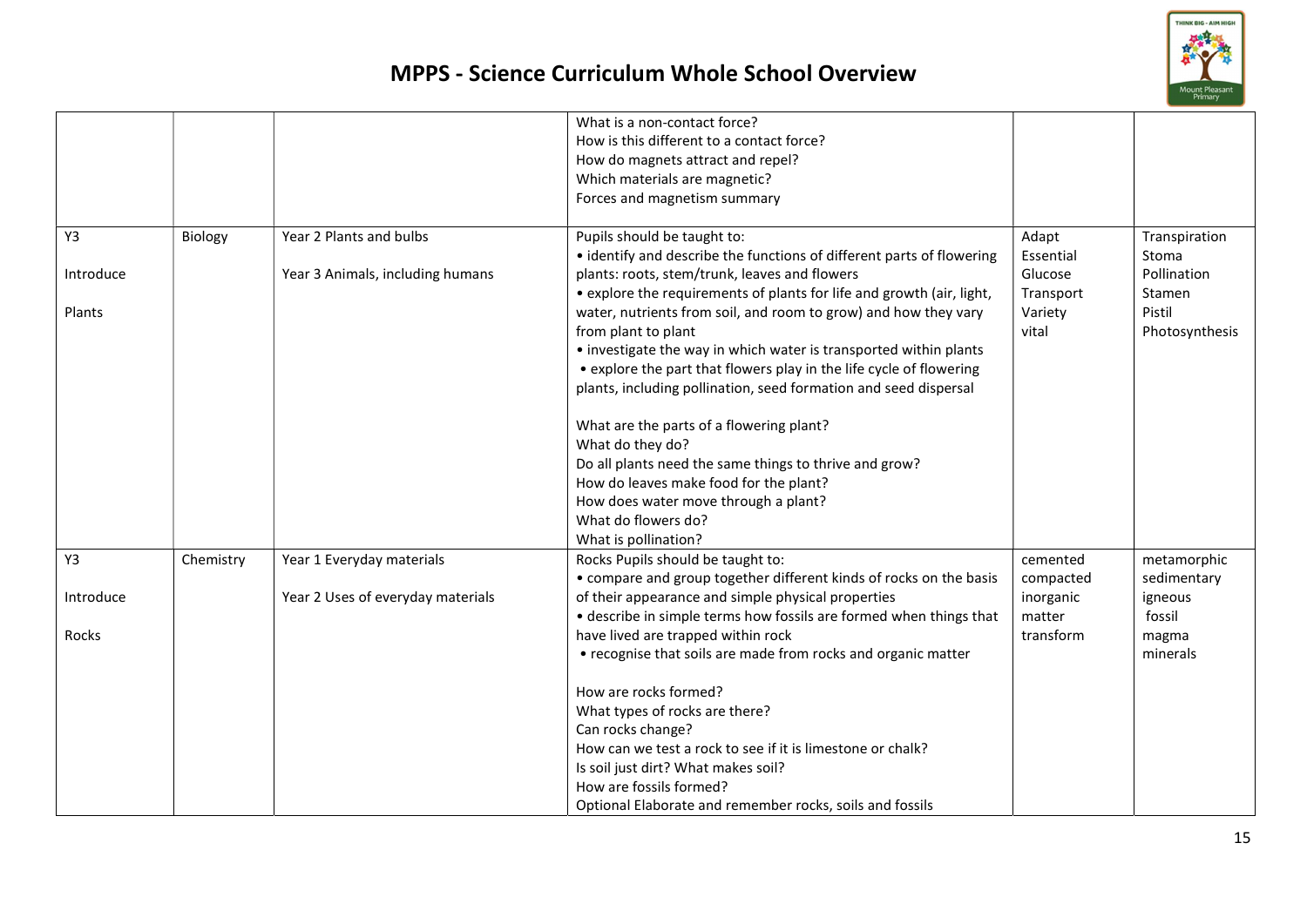

| Y3          | Physics   | Year 3                            | Pupils should be taught to:                                           | Absence        | Constant    |
|-------------|-----------|-----------------------------------|-----------------------------------------------------------------------|----------------|-------------|
|             |           | Animals, including humans         | • recognise that they need light in order to see things and that dark | Cast (shadow)  | dependent   |
| Introduce   |           | Forces and magnets                | is the absence of light                                               | Impenetrable   | Independent |
|             |           |                                   | • notice that light is reflected from surfaces                        | Reflect        | Illuminate  |
| Light       |           | Y3 Plants                         | • recognise that light from the sun can be dangerous and that there   | Shadow         | Translucent |
|             |           |                                   | are ways to protect their eyes                                        | Source (light) | Variable    |
|             |           |                                   | • recognise that shadows are formed when the light from a light       |                |             |
|             |           |                                   | source is blocked by an opaque object                                 |                |             |
|             |           |                                   | • find patterns in the way that the size of shadows change            |                |             |
|             |           |                                   | Do we need light to see things?                                       |                |             |
|             |           |                                   | Remember: what are light sources and what are not light sources?      |                |             |
|             |           |                                   | How are shadows formed?                                               |                |             |
|             |           |                                   | What happens to the size of a shadow when the object moves            |                |             |
|             |           |                                   | closer to, or away from, the light source?                            |                |             |
| Y3          | Chemistry | Year 1 Everyday materials         | Rocks Pupils should be taught to:                                     | cemented       | metamorphic |
|             |           |                                   | • compare and group together different kinds of rocks on the basis    | compacted      | sedimentary |
| Revisit and |           | Year 2 Uses of everyday materials | of their appearance and simple physical properties                    | inorganic      | igneous     |
| Retrieve    |           |                                   | • describe in simple terms how fossils are formed when things that    | matter         | fossil      |
|             |           |                                   | have lived are trapped within rock                                    | transform      | magma       |
| Rocks       |           |                                   | • recognise that soils are made from rocks and organic matter         |                | minerals    |
|             |           |                                   | How are rocks formed and what types are there?                        |                |             |
|             |           |                                   | Remember: how can rocks change?                                       |                |             |
|             |           |                                   | Remember: how are fossils formed and how do we know?                  |                |             |

| <b>Yr group, Unit</b> | <b>Substantive</b> | <b>Previous Learning</b>                    | <b>National Curriculum - Learning Questions</b>                     | Tier 2            | Tier 3            |
|-----------------------|--------------------|---------------------------------------------|---------------------------------------------------------------------|-------------------|-------------------|
| <b>Title</b>          | concept            |                                             |                                                                     | <b>Vocabulary</b> | <b>Vocabulary</b> |
| Y4                    | biology            | Year 1 Animals, including humans animals,   | Animals, including humans                                           | Expel             | Incisor           |
|                       |                    | senses, body parts                          | • identify the different types of teeth in humans and their simple  | Compact           | Canine            |
| Introduce             |                    |                                             | functions                                                           | Digestion         | Molar             |
|                       |                    | Year 2 Animals, including humans offspring, | • describe the simple functions of the basic parts of the digestive | Acid              | Enzyme            |
| Animals,              |                    | basic needs, exercise                       | system in humans                                                    | Stomach           | Saliva            |
| including             |                    |                                             |                                                                     | intestines        | Peristalsis       |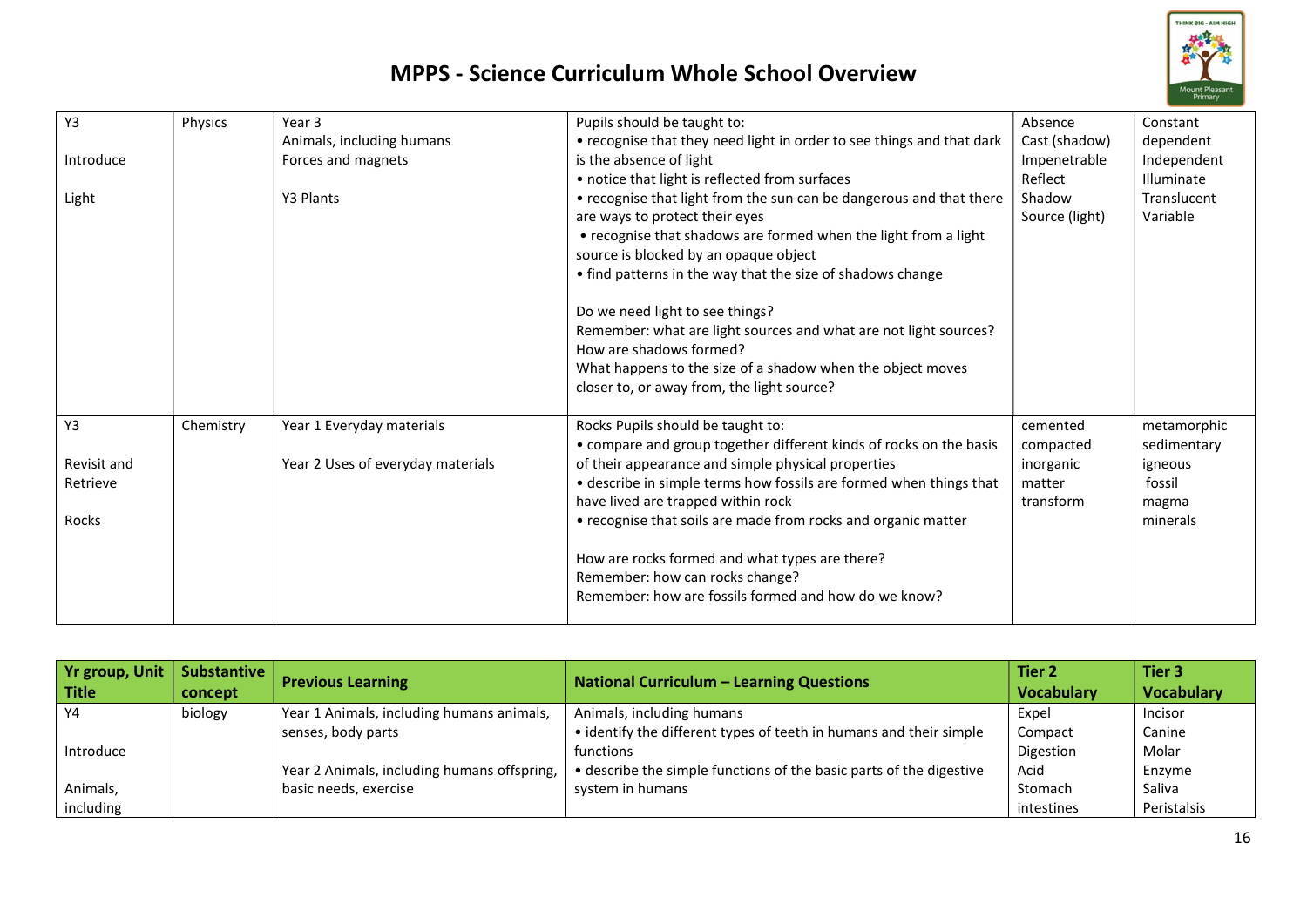

| humans (Teeth,<br>digestion and<br>food chains |         | Year 3 Animals, including humans nutrition,<br>skeleton                                                  | • construct and interpret a variety of food chains, identifying<br>producers, predators and prey<br>What teeth do humans have?<br>What do they do?<br>How does our mouth and teeth help digestion? What's the<br>process?<br>Can teeth tell us what animals eat?                                                                                                                                                                                                                                                                                                                                                                                      |                                                                |                                                                                           |
|------------------------------------------------|---------|----------------------------------------------------------------------------------------------------------|-------------------------------------------------------------------------------------------------------------------------------------------------------------------------------------------------------------------------------------------------------------------------------------------------------------------------------------------------------------------------------------------------------------------------------------------------------------------------------------------------------------------------------------------------------------------------------------------------------------------------------------------------------|----------------------------------------------------------------|-------------------------------------------------------------------------------------------|
| Y4<br>Introduce<br>Sound                       | Physics | Year 3 Light                                                                                             | Pupils should be taught to:<br>• identify how sounds are made, associating some of them with<br>something vibrating<br>• recognise that vibrations from sounds travel through a medium<br>to the ear<br>• find patterns between the pitch of a sound and features of the<br>object that produced it<br>• find patterns between the volume of a sound and the strength of<br>the vibrations that produced it<br>• recognise that sounds get fainter as the distance from the sound<br>source increases<br>What is sound? Remember particles from states of matter<br>How does sound travel?<br>What is the pitch and loudness of sound?                | Produce<br>Property<br>Source<br>Frequent<br>Regular<br>affect | Vibrate<br>Pitch<br>Volume<br>Medium<br>Vacuum<br>Sound wave                              |
| Y4<br>Introduce<br>Electricity                 | Physics | Year 3 Light reflection, sources and<br>shadows<br>Year 3 Forces and magnets forces attract<br>and repel | Pupils should be taught to:<br>• identify common appliances that run on electricity • construct a<br>simple series electrical circuit, identifying and naming its basic<br>parts, including cells, wires, bulbs, switches and buzzers<br>• identify whether or not a lamp will light in a simple series circuit,<br>based on whether or not the lamp is part of a complete loop with a<br>battery<br>• recognise that a switch opens and closes a circuit and associate<br>this with whether or not a lamp lights in a simple series circuit<br>• recognise some common conductors and insulators, and<br>associate metals with being good conductors | Associate<br>Identify<br>Portable<br>Effect<br>series          | component<br>electrical<br>insulator<br>electrical<br>conductor<br>hypothesis<br>variable |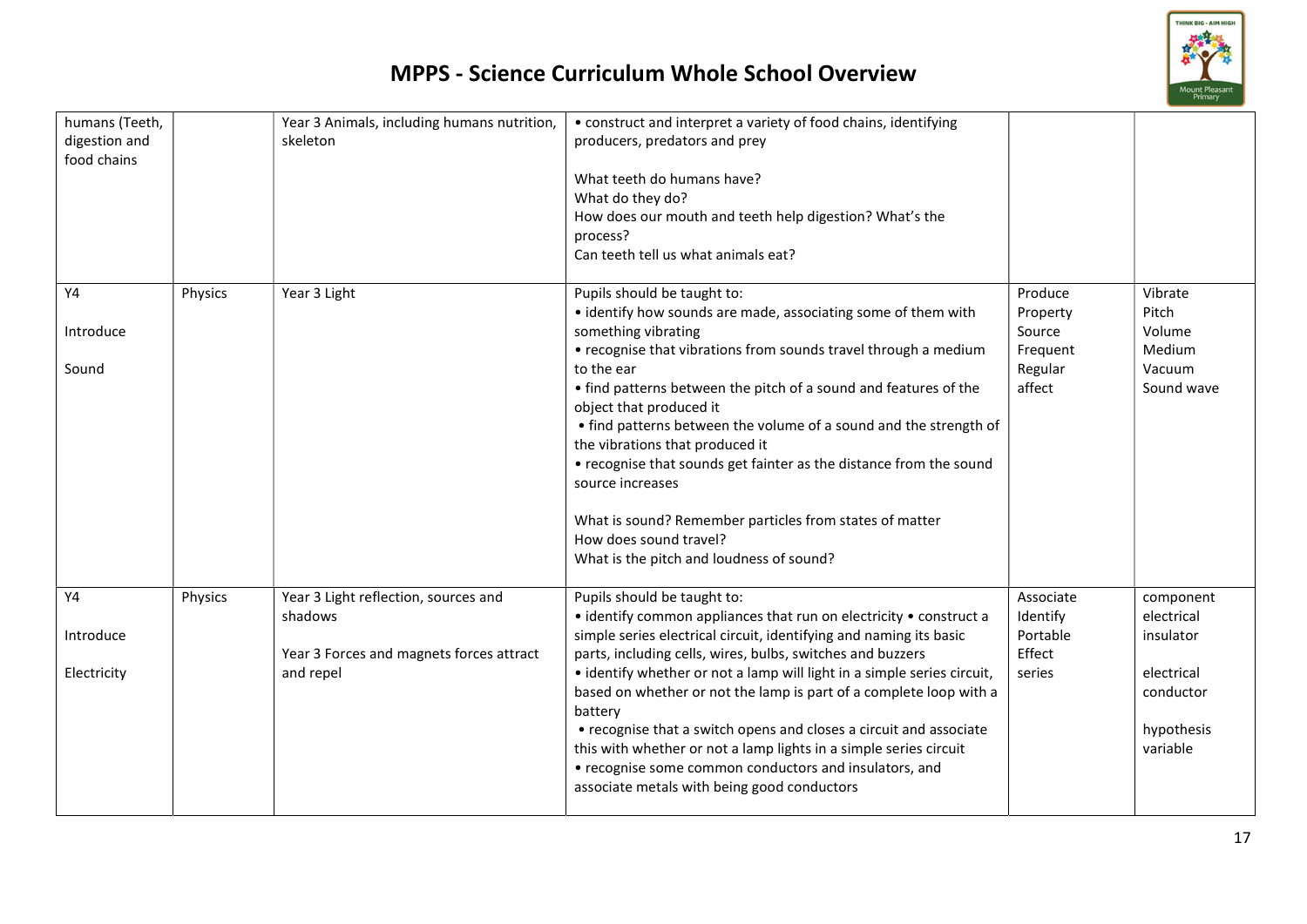

|                                        |           |                                                                                         | What appliances use electricity? What sort of power makes them<br>work?<br>Notice it - what are the everyday appliances that run on electricity<br>- battery or mains?<br>Name it - what are the components in a simple series circuit?<br>Test it - what happens when a circuit is open or closed? (High<br>volume practice using similar question types)<br>Diagnose it - what are the effects of changing circuit components<br>and batteries?                                                                                                                                                                                                                                                                    |                                                           |                                                            |
|----------------------------------------|-----------|-----------------------------------------------------------------------------------------|----------------------------------------------------------------------------------------------------------------------------------------------------------------------------------------------------------------------------------------------------------------------------------------------------------------------------------------------------------------------------------------------------------------------------------------------------------------------------------------------------------------------------------------------------------------------------------------------------------------------------------------------------------------------------------------------------------------------|-----------------------------------------------------------|------------------------------------------------------------|
| Y4<br>Introduce<br>States of<br>Matter | Chemistry | Year 3 Light Forces and magnets<br>Year 4 Geography Water Cycle<br>Year 4 - Electricity | Pupils should be taught to:<br>• compare and group materials together, according to whether<br>they are solids, liquids or gases<br>• observe that some materials change state when they are heated<br>or cooled, and measure or research the temperature at which this<br>happens in degrees Celsius (°C)<br>• identify the part played by evaporation and condensation in the<br>water cycle and associate the rate of evaporation with<br>temperature<br>What is matter? What does 'state' mean?<br>What are solids, liquids and gases?<br>Melting: how do materials change state? Evaporating: how do<br>materials change state? Condensing: how do materials change<br>state? Summary: how do materials change? | Permanent<br>Particle<br>Solid<br>Liquid<br>Gas<br>vapour | Evaporate<br>Condense<br>Melt<br>Matter<br>State<br>volume |
| Y4<br>Introduce                        |           | Year 3 Rocks<br>Year 3 Animals, including humans                                        | Pupils should be taught to:<br>• recognise that living things can be grouped in a variety of ways<br>• explore and use classification keys to help group, identify and                                                                                                                                                                                                                                                                                                                                                                                                                                                                                                                                               | Classification<br>Environment<br>Interdependence          | Vertebrate<br>Invertebrate<br><b>Biotic</b>                |
| Living things<br>and their<br>habitats |           | Year 3 Plants                                                                           | name a variety of living things in their local and wider environment<br>• recognise that environments can change and that this can<br>sometimes pose dangers to living things<br>What are the characteristics of living things What animals are<br>vertebrates?<br>What animals are invertebrates?                                                                                                                                                                                                                                                                                                                                                                                                                   | Interact<br><b>Beneficial</b><br>Hierarchy                | Ecosystem<br>Species<br>niche                              |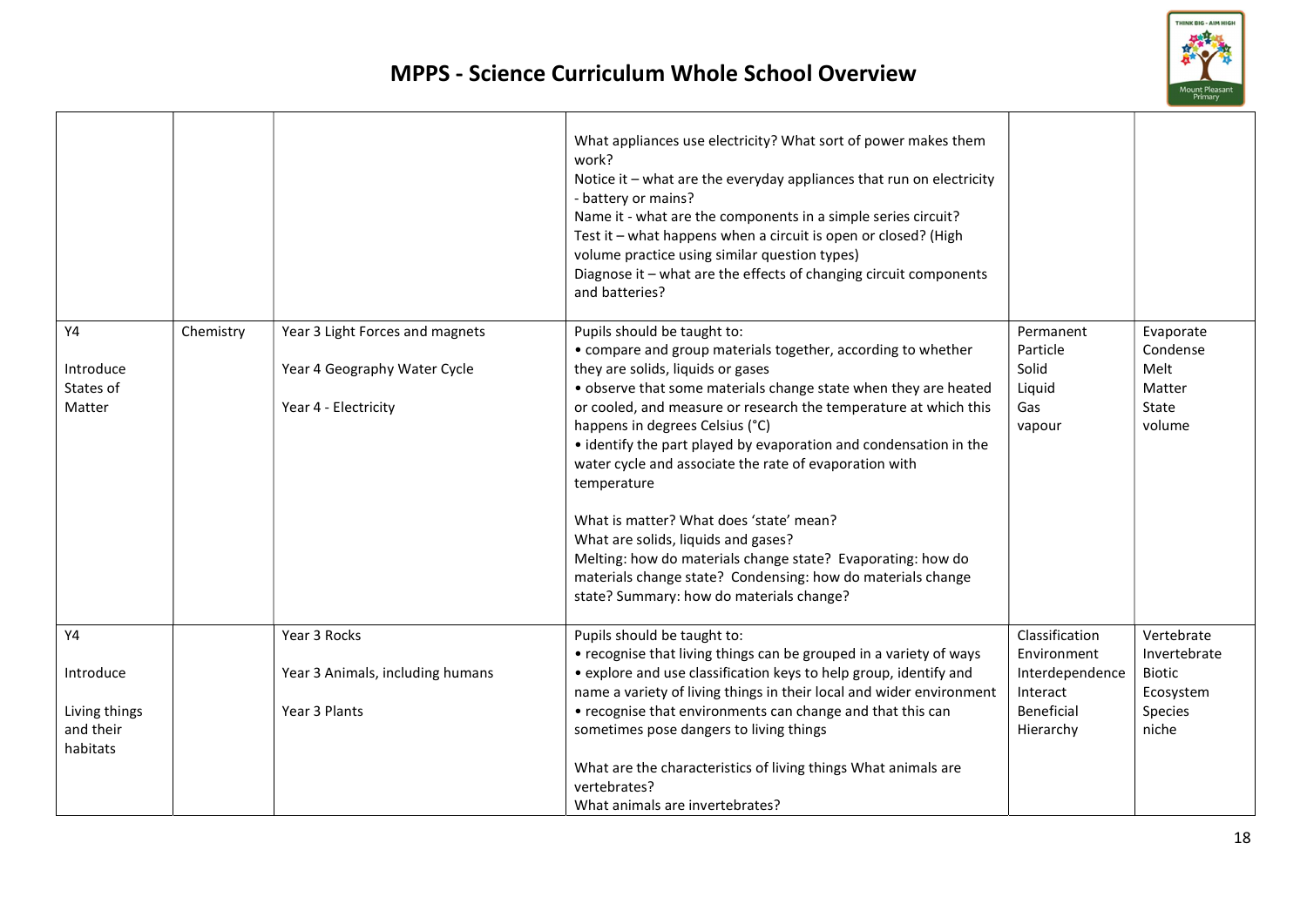

|                                        |         |                                  | What groups are plants classified in?<br>What is classification?<br>How do I use a key?<br>What happens if the environment in a habitat changes?           |                               |                            |
|----------------------------------------|---------|----------------------------------|------------------------------------------------------------------------------------------------------------------------------------------------------------|-------------------------------|----------------------------|
| Y4                                     | Biology | Year 3 Rocks                     | Pupils should be taught to:<br>• recognise that living things can be grouped in a variety of ways                                                          | Classification<br>Environment | Vertebrate<br>Invertebrate |
| Revisit                                |         | Year 3 Animals, including humans | • explore and use classification keys to help group, identify and<br>name a variety of living things in their local and wider environment                  | Interdependence<br>Interact   | Biotic<br>Ecosystem        |
| Living things<br>and their<br>habitats |         | Year 3 Plants                    | • recognise that environments can change and that this can<br>sometimes pose dangers to living things                                                      | Beneficial<br>Hierarchy       | <b>Species</b><br>niche    |
|                                        |         |                                  | What animals are vertebrates and invertebrates?<br>What groups are plants classified in?<br>Explain it: what's a classification key and how do you use it? |                               |                            |

| <b>Yr group, Unit</b><br>Title | <b>Substantive</b><br>concept | <b>Previous Learning</b>                | <b>National Curriculum - Learning Questions</b>                      | Tier 2<br><b>Vocabulary</b> | Tier 3<br><b>Vocabulary</b> |
|--------------------------------|-------------------------------|-----------------------------------------|----------------------------------------------------------------------|-----------------------------|-----------------------------|
| Y5                             | Biology                       | Year 4 Living things and their habitats | Pupils should be taught to:                                          | Deduce                      | Embryo                      |
|                                |                               |                                         | • describe the differences in the life cycles of a mammal, an        | <b>Process</b>              | Sexual                      |
| Introduce                      |                               | Year 4 Animals, including humans        | amphibian, an insect and a bird                                      | Re-form                     | Metamorphosis               |
|                                |                               |                                         | • describe the life process of reproduction in some plants and       | Adolescence                 | biochemical                 |
| Living things                  |                               | Year 4 Plants                           | animals                                                              | Transform                   | Incubate                    |
| and their                      |                               |                                         |                                                                      | Contrast                    | Fertilisation               |
| habitats                       |                               |                                         | Life cycle differences - what's the difference between a mammal      |                             |                             |
|                                |                               |                                         | and an amphibian?                                                    |                             |                             |
|                                |                               |                                         | Life cycle differences – what's the difference between an insect and |                             |                             |
|                                |                               |                                         | a bird?                                                              |                             |                             |
|                                |                               |                                         | What is similar and what is different between the life cycles of a   |                             |                             |
|                                |                               |                                         | mammal, an insect, an amphibian and a bird?                          |                             |                             |
|                                |                               |                                         | Summer birds – who was Maria Merion and what did she do?             |                             |                             |
|                                |                               |                                         | The science of life - how do living things reproduce?                |                             |                             |
|                                |                               |                                         | Plants and animals: what's the life process of reproduction?         |                             |                             |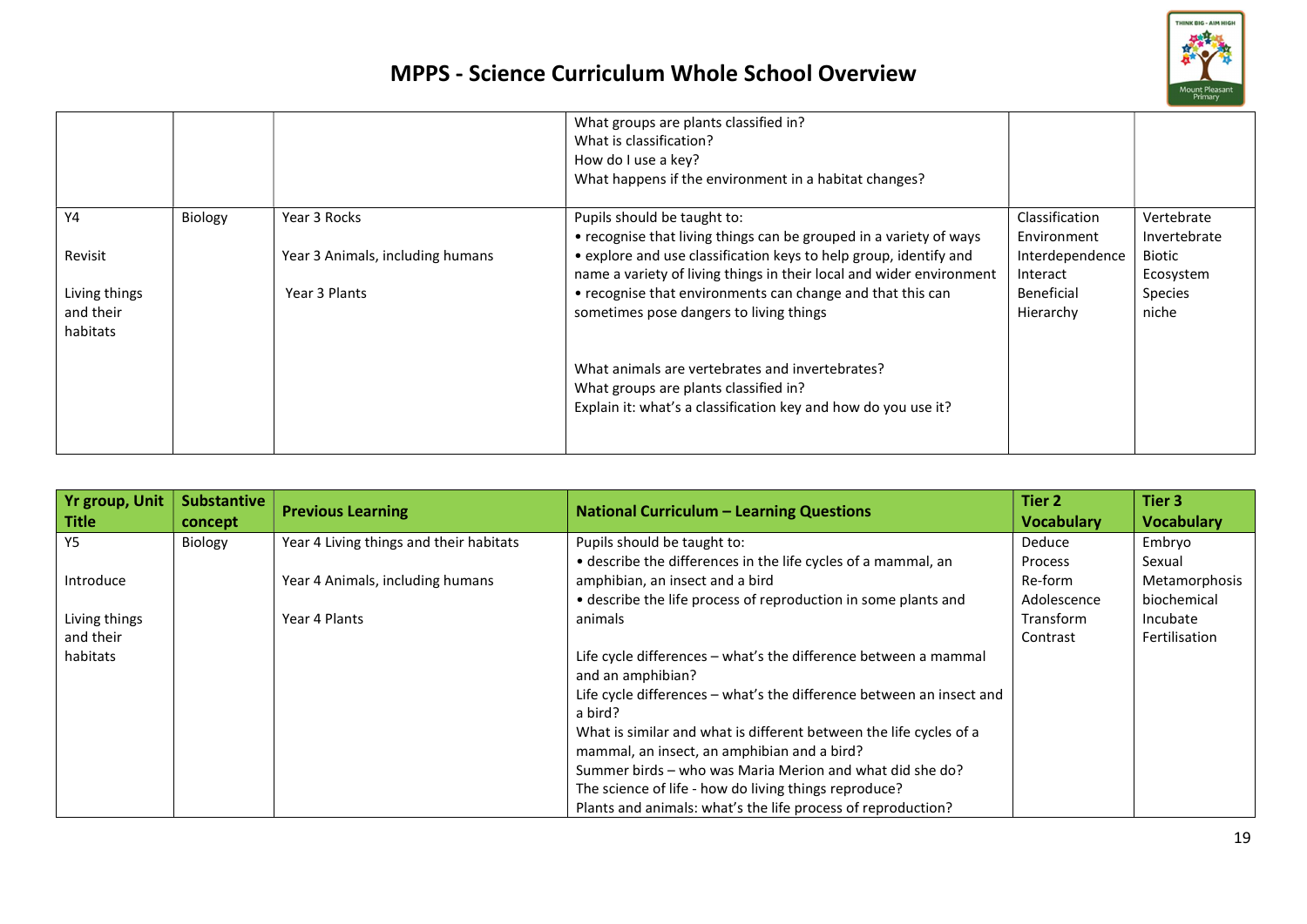

| <b>Y5</b><br>Introduce<br>Earth and<br>Space | Physics   | Year 4 Light                                          | Earth and Space<br>• describe the movement of the Earth and other planets relative to<br>the Sun in the solar system<br>• describe the movement of the moon relative to the Earth<br>• describe the Sun, the Earth and the Moon as approximately<br>spherical bodies<br>• use the idea of the Earth's rotation to explain day and night and<br>the apparent movement of the Sun across the sky<br>What are the planets in our solar system?<br>How does our view of the Moon change in a lunar month?<br>Why does the rotation of Earth result in night and day?<br>Why is the Earth's tilt (axis) responsible for the seasons?<br>Review and summarise - present what you know about Earth and<br>Space        | Luminous<br>Phenomena<br>Attraction<br>Approximately<br>Relative<br>apparent | Orbit<br>Axis<br>Crescent<br>Gravitational<br>Waning<br>Waxing |
|----------------------------------------------|-----------|-------------------------------------------------------|-----------------------------------------------------------------------------------------------------------------------------------------------------------------------------------------------------------------------------------------------------------------------------------------------------------------------------------------------------------------------------------------------------------------------------------------------------------------------------------------------------------------------------------------------------------------------------------------------------------------------------------------------------------------------------------------------------------------|------------------------------------------------------------------------------|----------------------------------------------------------------|
| <b>Y5</b>                                    | Chemistry | Science / Geography Y4 Water cycle                    | Pupils should be taught to:<br>• compare and group together everyday materials on the basis of                                                                                                                                                                                                                                                                                                                                                                                                                                                                                                                                                                                                                  | Property<br>Particle                                                         | Atom<br>Molecules                                              |
| Introduce                                    |           | Science Y4 Electricity<br>Science Y4 States of matter | their properties, including their hardness, solubility, transparency,<br>conductivity (electrical and thermal), and response to magnets                                                                                                                                                                                                                                                                                                                                                                                                                                                                                                                                                                         | Separate<br>Combine                                                          | Chemical<br>(changes)                                          |
| Properties and                               |           |                                                       | . know that some materials will dissolve in liquid to form a                                                                                                                                                                                                                                                                                                                                                                                                                                                                                                                                                                                                                                                    | Recover                                                                      | Physical                                                       |
| changes of<br>materials                      |           | Science Y5 Earth and space                            | solution, and describe how to recover a substance from a solution<br>• use knowledge of solids, liquids and gases to decide how mixtures<br>might be separated, including through filtering, sieving and<br>evaporating<br>• give reasons, based on evidence from comparative and fair tests,<br>for the particular uses of everyday materials, including metals,<br>wood and plastic<br>• demonstrate that dissolving, mixing and changes of state are<br>reversible changes<br>• explain that some changes result in the formation of new<br>materials, and that this kind of change is not usually reversible,<br>including changes associated with burning and the action of acid on<br>bicarbonate of soda | comparative                                                                  | (changes)<br>Reversible<br>reaction                            |
|                                              |           |                                                       | What properties do materials have? How do we use them?<br>What is a solution and what is a mixture?                                                                                                                                                                                                                                                                                                                                                                                                                                                                                                                                                                                                             |                                                                              |                                                                |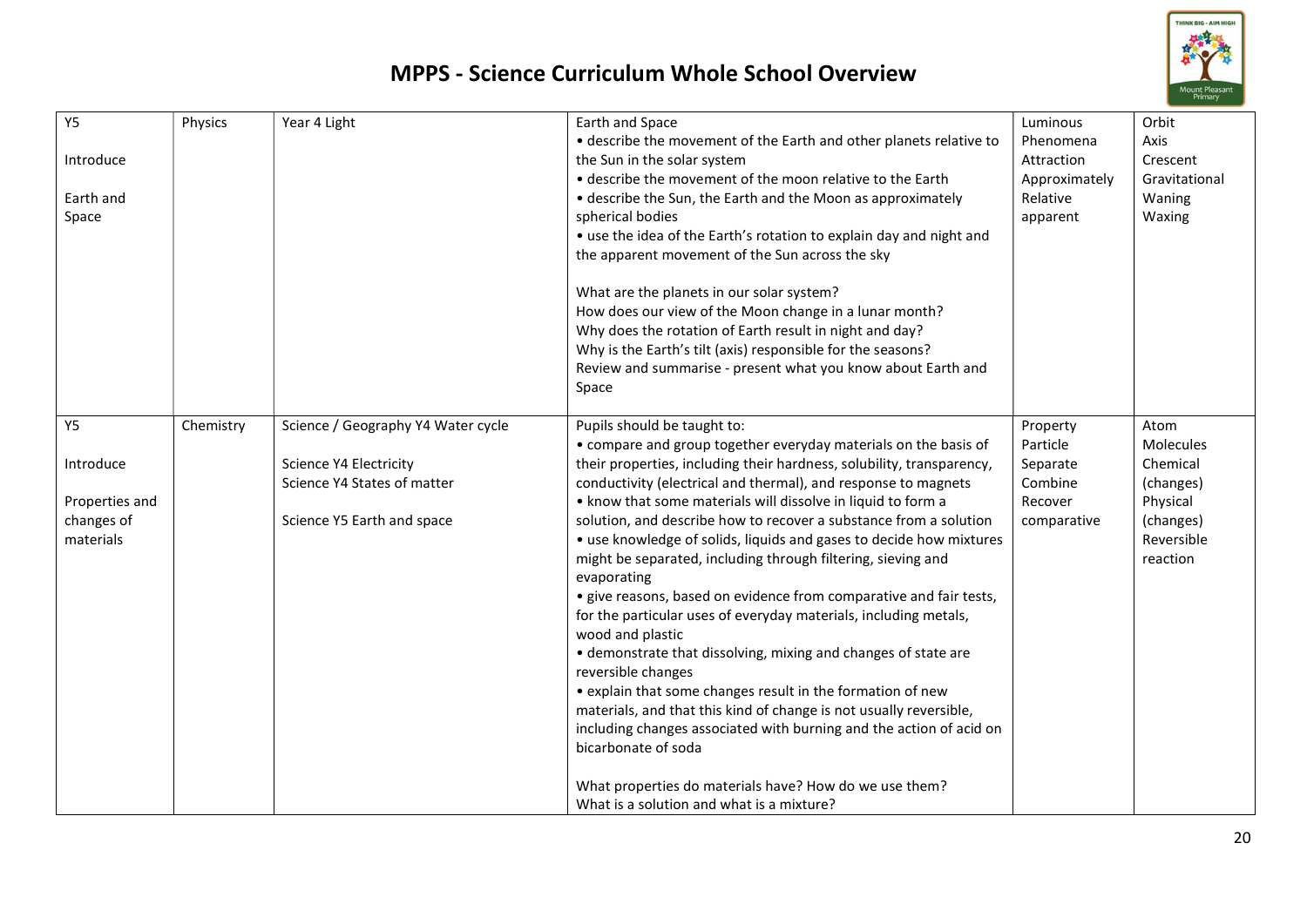

|               |         |                                                                                 | How can we separate materials from a mixture?<br>How can we separate materials from a solution?<br>What changes are reversible? What changes are irreversible? |                              |                        |
|---------------|---------|---------------------------------------------------------------------------------|----------------------------------------------------------------------------------------------------------------------------------------------------------------|------------------------------|------------------------|
| <b>Y5</b>     | Physics | Science Y3 Forces                                                               | Pupils should be taught to:                                                                                                                                    | Opposite                     | Pulley                 |
|               |         |                                                                                 | • explain that unsupported objects fall towards the Earth because                                                                                              | Reaction                     | Gear                   |
| Introduce     |         | Science Y4 Electricity States of matter<br>Sound Science                        | of the force of gravity acting between the Earth and the falling<br>object                                                                                     | Advantage<br>Displace        | Pivot<br>Fulcrum       |
| Forces        |         |                                                                                 | • identify the effects of air resistance, water resistance and friction,                                                                                       | Weight                       | Lever                  |
|               |         | Y5 Earth and space                                                              | that act between moving surfaces                                                                                                                               | mass                         | upthrust               |
|               |         | Y5 Properties and changes of materials                                          | • recognise that some mechanisms including levers, pulleys and<br>gears allow a smaller force to have a greater effect                                         |                              |                        |
|               |         |                                                                                 | Remember gravity                                                                                                                                               |                              |                        |
|               |         |                                                                                 | When is friction helpful and when is it not?<br>What's the effect of air resistance? What's the effect of water                                                |                              |                        |
|               |         |                                                                                 | resistance?                                                                                                                                                    |                              |                        |
|               |         |                                                                                 | How do levers help us?                                                                                                                                         |                              |                        |
|               |         |                                                                                 | How do pulleys and gears help us? Who was Galileo Galilei?                                                                                                     |                              |                        |
| <b>Y5</b>     | Biology | Year 2 Animals, including humans notice<br>that animals, including humans, have | Pupils should be taught to<br>describe the changes as humans develop to old age                                                                                | Development<br>Unique        | Adolescence<br>Puberty |
| Introduce     |         | offspring which grow into adults                                                | . Pupils should draw a timeline to indicate stages in the growth<br>and development of humans. They should learn about the changes                             | <b>Diverse</b><br>Generation | Gestation<br>Embryo    |
| Animal,       |         | Year 3 Animals, including humans skeletons                                      | experienced in puberty.                                                                                                                                        | Mature                       | Foetus                 |
| including     |         | for growth and support                                                          | . Pupils could work scientifically by researching the gestation                                                                                                | Equipped                     | womb                   |
| <b>Humans</b> |         |                                                                                 | periods of other animals and comparing them with humans; by<br>finding out and recording the length and mass of a baby as it grows.                            |                              |                        |
|               |         |                                                                                 | What is the human timeline?                                                                                                                                    |                              |                        |
|               |         |                                                                                 | How do we change into adults?                                                                                                                                  |                              |                        |
|               |         |                                                                                 | How does human and animal lifespan compare?                                                                                                                    |                              |                        |
| <b>Y5</b>     | Biology | Year 4 Living things and their habitats                                         | Pupils should be taught to:                                                                                                                                    | Development                  | Adolescence            |
|               |         |                                                                                 | • describe the differences in the life cycles of a mammal, an                                                                                                  | Unique                       | Puberty                |
| Revisit       |         | Year 4 Animals, including humans                                                | amphibian, an insect and a bird                                                                                                                                | <b>Diverse</b>               | Gestation              |
|               |         |                                                                                 |                                                                                                                                                                | Generation                   | Embryo                 |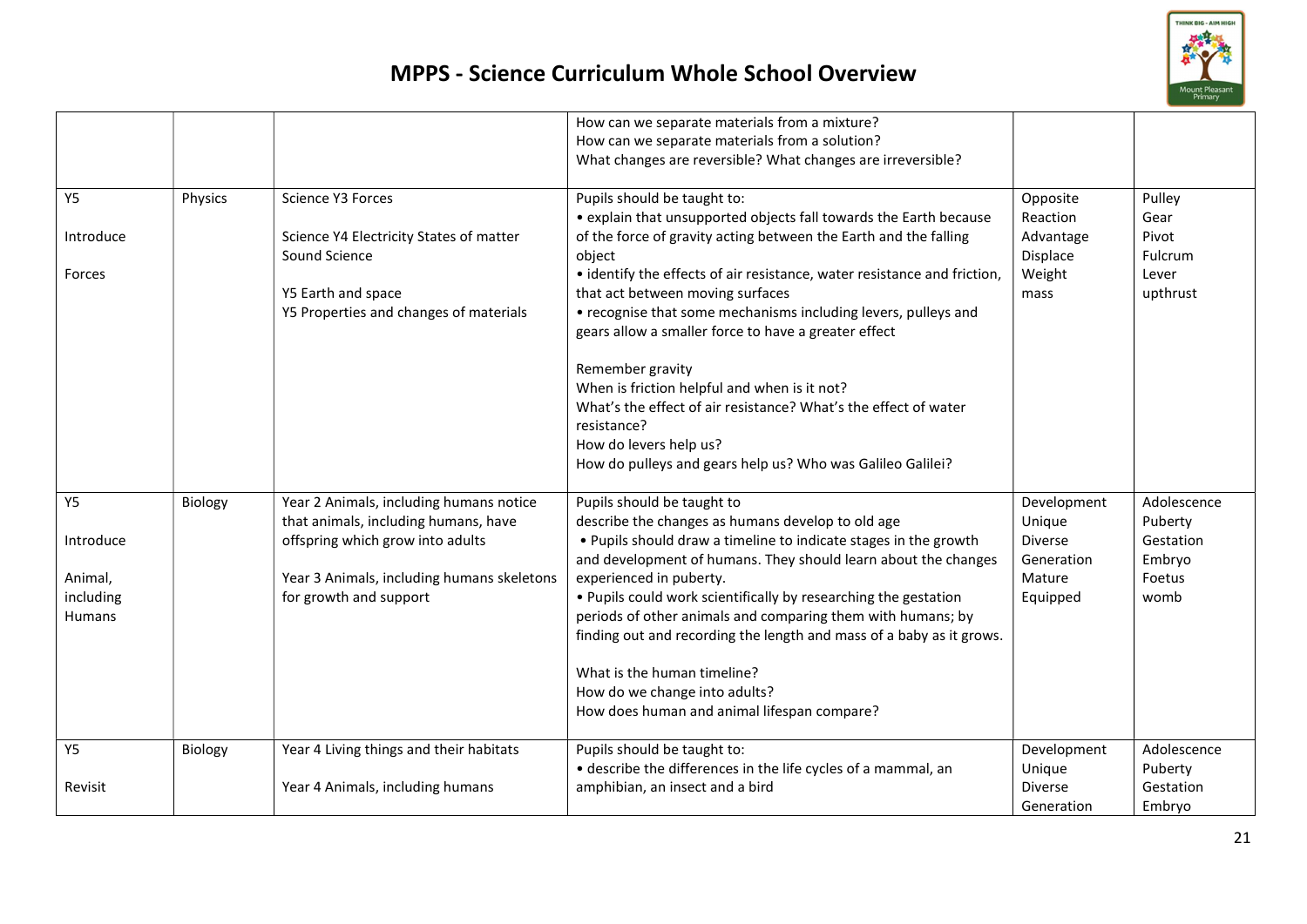

| Living things<br>and their<br>habitats |         | Year 4 Plants                           | • describe the life process of reproduction in some plants and<br>animals<br>Life cycles: what's the difference between an insect and an<br>amphibian?<br>What is similar and what is different between the life cycles of an<br>insect and an amphibian?<br>Remember plants: what's the process of reproduction? | Mature<br>Equipped | Foetus<br>womb |
|----------------------------------------|---------|-----------------------------------------|-------------------------------------------------------------------------------------------------------------------------------------------------------------------------------------------------------------------------------------------------------------------------------------------------------------------|--------------------|----------------|
| <b>Y5</b>                              | Biology | Year 4 Living things and their habitats | Pupils should be taught to:<br>• describe the differences in the life cycles of a mammal, an                                                                                                                                                                                                                      |                    |                |
| 2 <sup>nd</sup> Revisit                |         | Year 4 Animals, including humans        | amphibian, an insect and a bird<br>• describe the life process of reproduction in some plants and                                                                                                                                                                                                                 |                    |                |
| Living things<br>and their             |         | Year 4 Plants                           | animals                                                                                                                                                                                                                                                                                                           |                    |                |
| habitats                               |         |                                         | SELECT and ORGANISE information                                                                                                                                                                                                                                                                                   |                    |                |
|                                        |         |                                         | DESIGN and CREATE animal information using explanative response<br>frameworks                                                                                                                                                                                                                                     |                    |                |
|                                        |         |                                         | COMPARE differences between animals using organisational<br>(relational) response frameworks                                                                                                                                                                                                                      |                    |                |

| <b>Yr group, Unit</b><br><b>Title</b> | <b>Substantive</b><br>concept | <b>Previous Learning</b>                | <b>National Curriculum - Learning Questions</b>                     | Tier 2<br><b>Vocabulary</b> | Tier 3<br><b>Vocabulary</b> |
|---------------------------------------|-------------------------------|-----------------------------------------|---------------------------------------------------------------------|-----------------------------|-----------------------------|
| Y6                                    | Biology                       | Year 4 Living things and their habitats | Pupils should be taught to:                                         | Characteristics             | <b>Fungus</b>               |
|                                       |                               |                                         | • describe how living things are classified into broad groups       | Interdependence             | Arthropod                   |
| Introduce                             |                               | Year 5 Living things and their habitats | according to common observable characteristics and based on         | Specific                    | Taxonomy                    |
|                                       |                               | Year 5 Animals, including humans        | similarities and differences, including microorganisms, plants and  | Categorise                  | Kingdom                     |
| Living things                         |                               |                                         | animals                                                             | Primitive                   | Phylum                      |
| and their                             |                               |                                         | • give reasons for classifying plants and animals based on specific | Hierarchy                   | genus                       |
| habitats                              |                               |                                         | characteristics                                                     |                             |                             |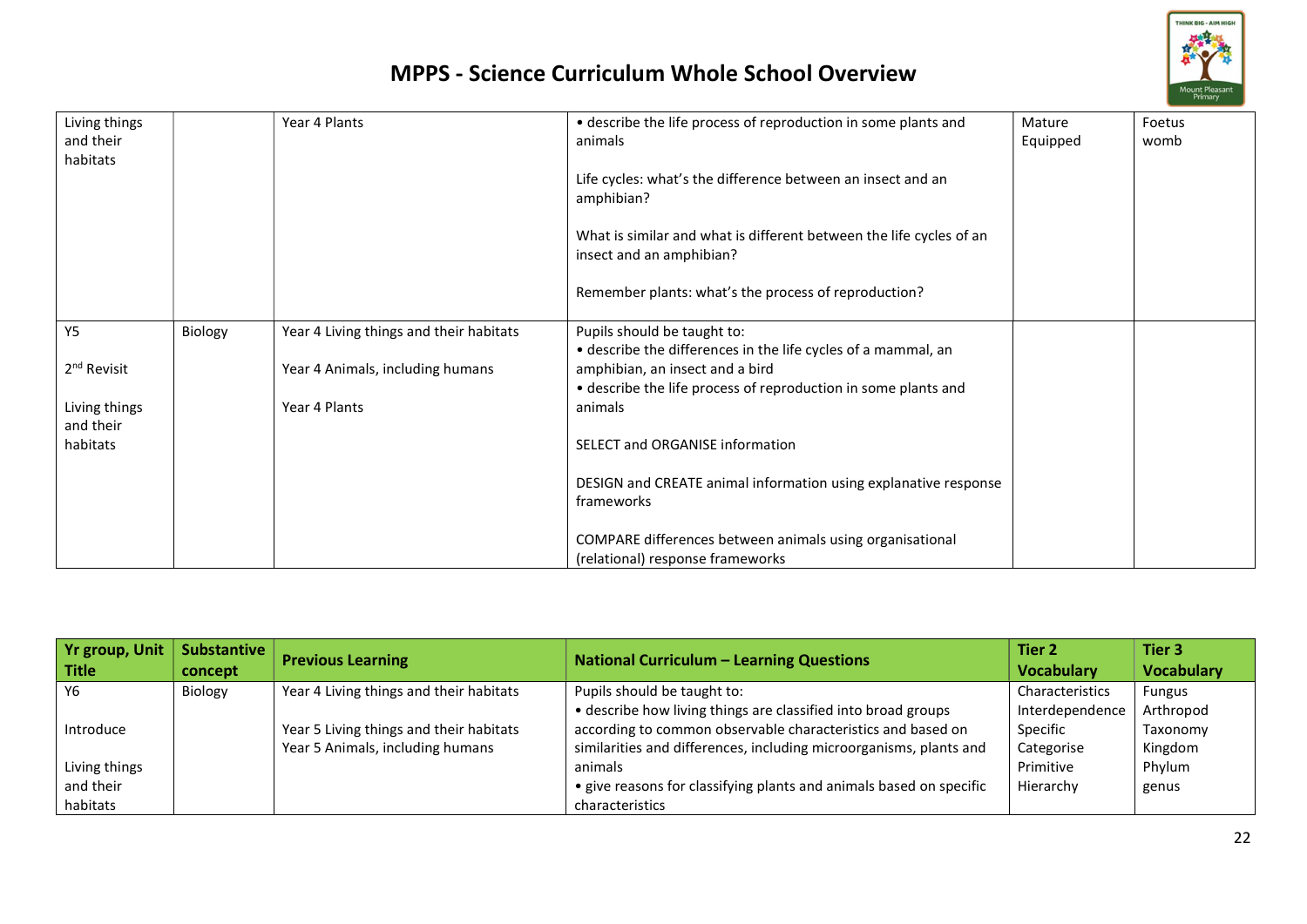

|               |         |                                                   | Who was the scientist Carl Linnaeus and what did he do?<br>How do we classify vertebrates?<br>How do we classify invertebrates we know?<br>How do we classify invertebrates we don't know? (Sponges,<br>Jellyfish and Flatworms)<br>How do we classify invertebrates we don't know? (Starfish and Sea<br>urchins, Crustacea and Myriapoda)<br>Apply it: what animals can I classify? What animals and plants exist<br>in my local environment? |                       |                    |
|---------------|---------|---------------------------------------------------|------------------------------------------------------------------------------------------------------------------------------------------------------------------------------------------------------------------------------------------------------------------------------------------------------------------------------------------------------------------------------------------------------------------------------------------------|-----------------------|--------------------|
| <b>Y6</b>     | Biology | Science Y3 Rocks Geography                        | Pupils should be taught to:                                                                                                                                                                                                                                                                                                                                                                                                                    | Characteristics       | Evolve<br>Survival |
| Introduce     |         | Y4 Water cycle Science                            | • recognise that living things have changed over time and that<br>fossils provide information about living things that inhabited the                                                                                                                                                                                                                                                                                                           | Adaptation<br>Acquire | Species            |
|               |         |                                                   | Earth millions of years ago                                                                                                                                                                                                                                                                                                                                                                                                                    | Theory                | Clone              |
| Evolution and |         | Y5 Life cycles and reproduction Science           | • recognise that living things produce offspring of the same kind,                                                                                                                                                                                                                                                                                                                                                                             | Modify                | Inherit            |
| Inheritance   |         | Y5 Animals, including humans Science              | but normally offspring vary and are not identical to their parents                                                                                                                                                                                                                                                                                                                                                                             | generation            | fossil             |
|               |         | Y5 Properties and changes of materials<br>Science | • identify how animals and plants are adapted to suit their<br>environment in different ways and that adaptation may lead to                                                                                                                                                                                                                                                                                                                   |                       |                    |
|               |         | Y6 Classification                                 | evolution                                                                                                                                                                                                                                                                                                                                                                                                                                      |                       |                    |
|               |         |                                                   | How have living things changed over time? How do we know?                                                                                                                                                                                                                                                                                                                                                                                      |                       |                    |
|               |         |                                                   | How has life evolved over time?                                                                                                                                                                                                                                                                                                                                                                                                                |                       |                    |
|               |         |                                                   | What is DNA and what does it do? Working scientifically Are all<br>offspring identical to their parents?                                                                                                                                                                                                                                                                                                                                       |                       |                    |
|               |         |                                                   | Darwin and Wallace - what evidence did they share to argue the<br>case for evolution?                                                                                                                                                                                                                                                                                                                                                          |                       |                    |
|               |         |                                                   | Survival of the fittest - how have animals adapted and evolved to<br>suit their environment?                                                                                                                                                                                                                                                                                                                                                   |                       |                    |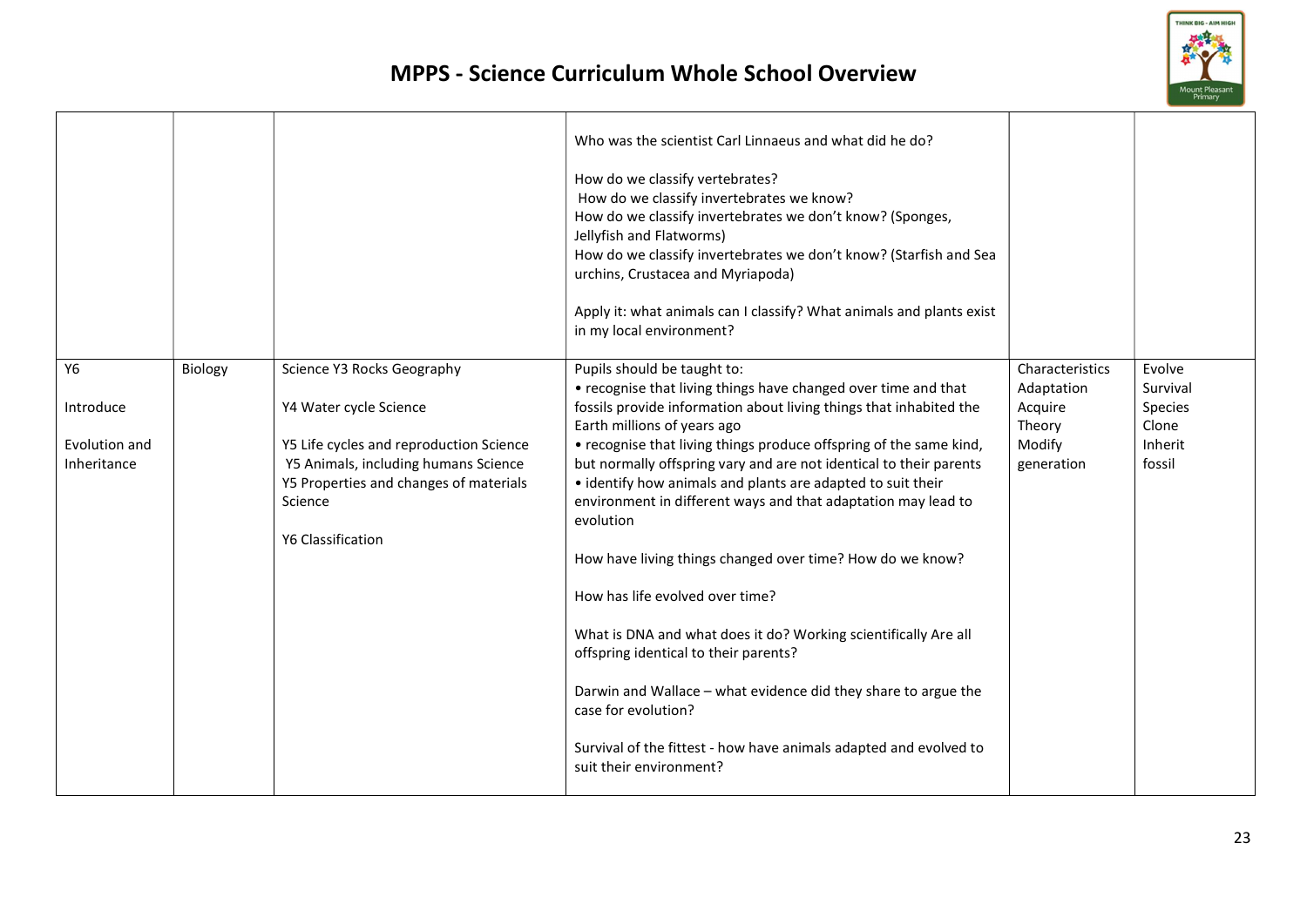

| Y6 Introduce<br>Light                 | Physics | Year 3 Light reflection, sources and<br>shadows<br>Year 3 Forces and magnets forces attract<br>and repel<br>Year 4 Sound source, vibrations, pitch and<br>volume                                                    | Pupils should be taught to:<br>• associate the brightness of a lamp or the volume of a buzzer with<br>the number and voltage of cells used in the circuit<br>• compare and give reasons for variations in how components<br>function, including the brightness of bulbs, the loudness of buzzers<br>and the on/off position of switches use recognised symbols when<br>representing a simple circuit in a diagram                                                                                                                                                                                                                                                                                                                                                       | Component<br>Consequence<br>Proton<br>Neutron<br>Systematic<br>Represent<br>Source<br>Generate | Proton<br><b>Neutron</b><br>Electron<br>Terminal;<br>Series<br>voltage       |
|---------------------------------------|---------|---------------------------------------------------------------------------------------------------------------------------------------------------------------------------------------------------------------------|-------------------------------------------------------------------------------------------------------------------------------------------------------------------------------------------------------------------------------------------------------------------------------------------------------------------------------------------------------------------------------------------------------------------------------------------------------------------------------------------------------------------------------------------------------------------------------------------------------------------------------------------------------------------------------------------------------------------------------------------------------------------------|------------------------------------------------------------------------------------------------|------------------------------------------------------------------------------|
|                                       |         | Year 4 Electricity series circuits and<br>elements                                                                                                                                                                  | What is electricity? How does it work?<br>Do it - How do we build and represent a series circuit?<br>What are the components in a series circuit?<br>Test it - How does the number of cells and voltage affect<br>components in a circuit?<br>Diagnose it - what are the effects and consequences of changing<br>circuit components and batteries?                                                                                                                                                                                                                                                                                                                                                                                                                      |                                                                                                |                                                                              |
| <b>Y6</b><br>Introduce<br>Electricity | Physics | Year 3 Light reflection, sources and<br>shadows<br>Year 3 Forces and magnets forces attract<br>and repel<br>Year 4 Sound source, vibrations, pitch and<br>volume Year 4 Electricity series circuits and<br>elements | Pupils should be taught to:<br>• associate the brightness of a lamp or the volume of a buzzer with<br>the number and voltage of cells used in the circuit<br>• compare and give reasons for variations in how components<br>function, including the brightness of bulbs, the loudness of buzzers<br>and the on/off position of switches use recognised symbols when<br>representing a simple circuit in a diagram<br>What is electricity? How does it work? Do it - How do we build and<br>represent a series circuit?<br>What are the components in a series circuit?<br>Test it - How does the number of cells and voltage affect<br>components in a circuit?<br>Diagnose it - what are the effects and consequences of changing<br>circuit components and batteries? | Component<br>Consequence<br>Systematic<br>Represent<br>Source<br>Generate                      | Proton<br><b>Neutron</b><br>electron<br>Terminal<br><b>Series</b><br>voltage |